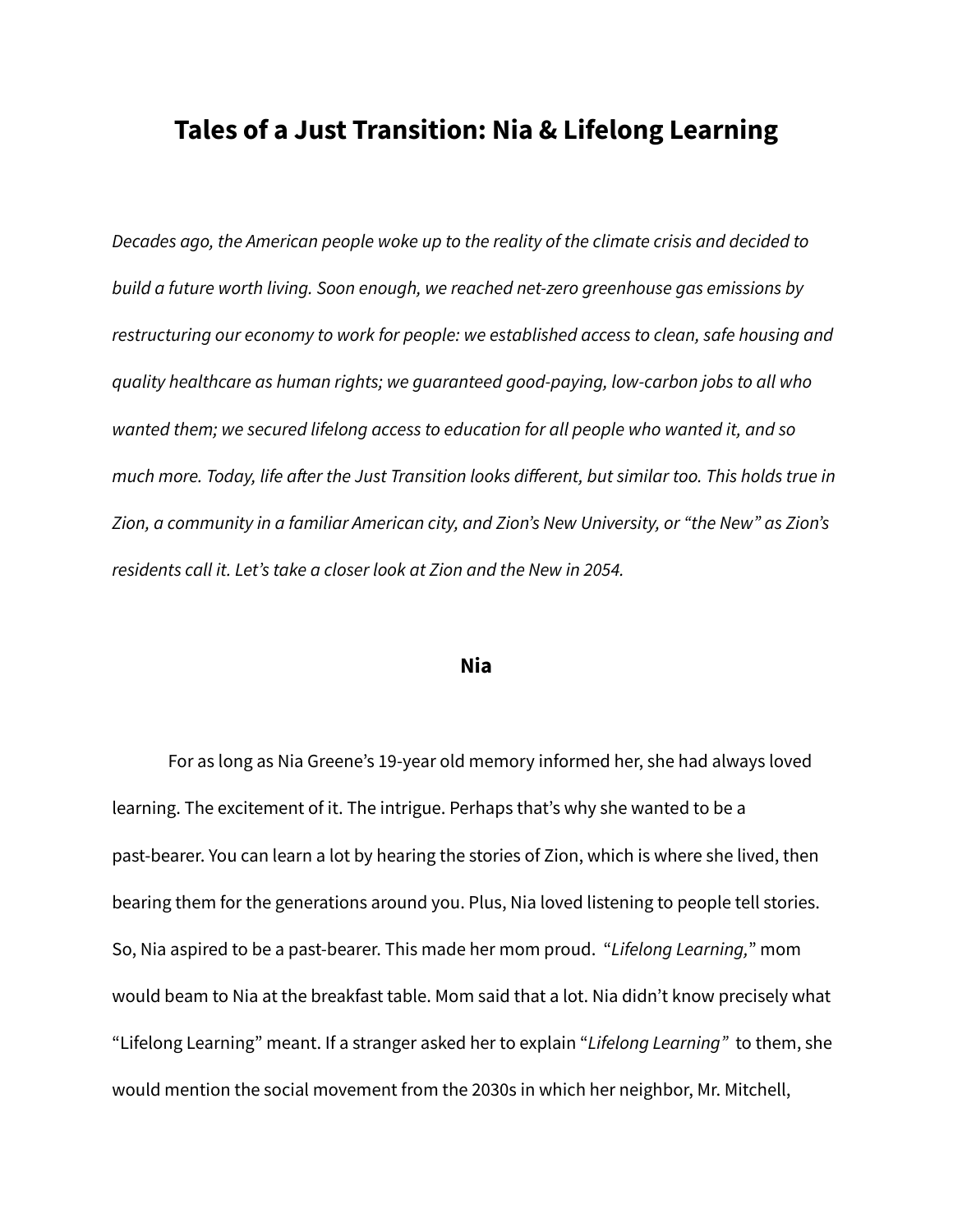participated. Mom said that was super important. Nia would also say something like "*Lifelong Learning* means you're a student of life, whether that's in school or outside of it," but she would need a moment to find those words. "*Lifelong Learning"* was just learning to Nia. Explaining lifelong learning was like a fish explaining water.

Nia understood that her views on education were different from her parents. They told her as much all the time. "It was a different world before your time," they would say. Nia understood this. Well, Nia understood that a difference existed; Nia did not fully understand the difference. But she wanted to. This was why, at 19 years old, after she had enrolled in the Institute for Bearers of the Past at New University and received her first course's syllabus explaining their central project — to bear a history in their community — Nia knew exactly what her project would be. Nia would create a documentary on Lifelong Learning in Zion. For weeks, she mulled over her project.

Then, Hurricane Pilar swept through Zion.

Then came Nia's first day of class.

## **Monday, September 14th, 2054**

#### **Morning**

## **9:14 AM**

Nia was awake. She'd been awake for a few minutes but remained lying in her bed, giddily imagining which patches she'd pin to her bough bag and the day to come. Today, Nia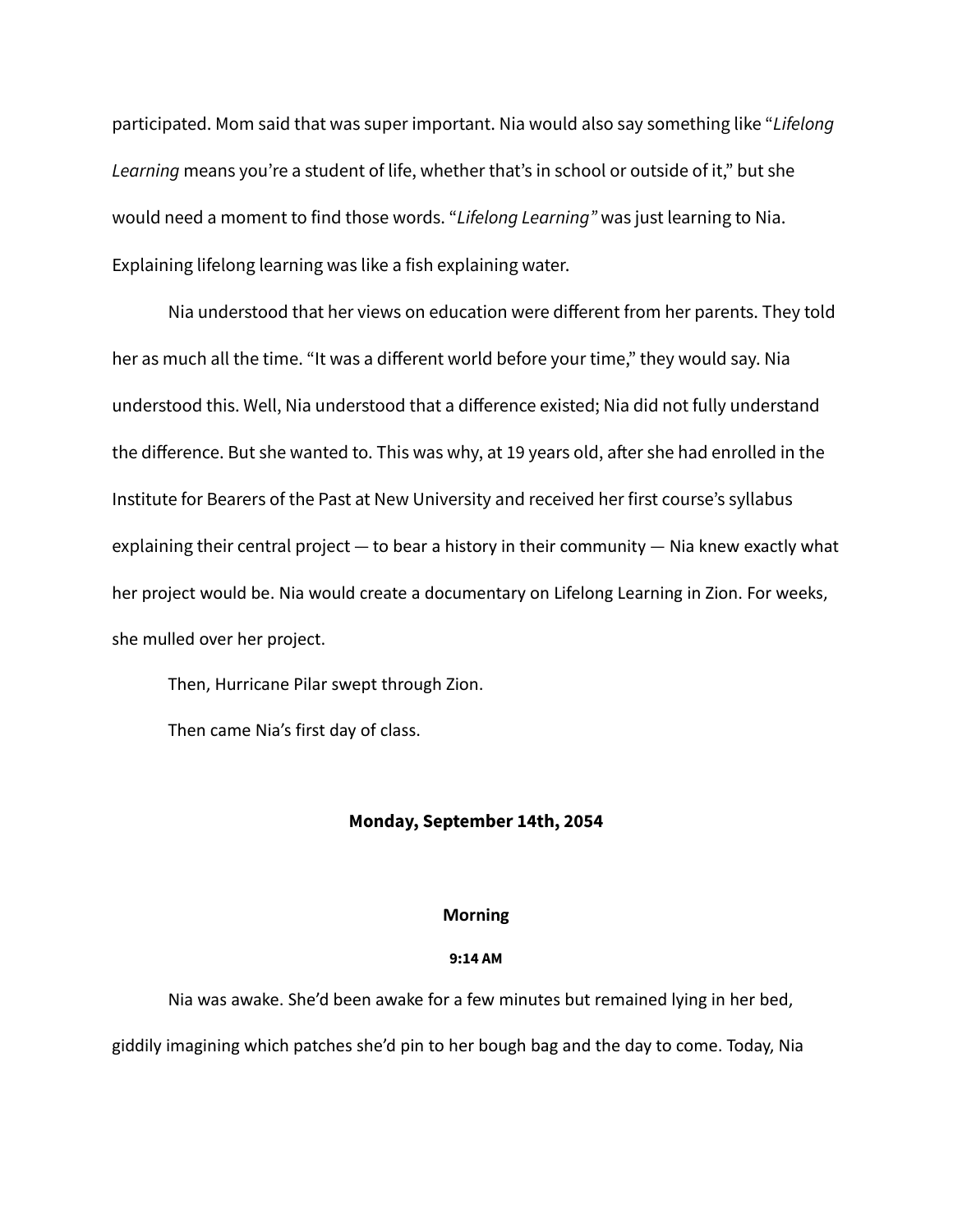would share her vision. Today, she'd grow resilience. After a few moments, she opened her eyes and jumped out of bed, her shoulder-length braids jumping with her.

A yawn blossomed from Nia's chest as she grabbed her plants' watering can on the other side of her autumn-colored bedroom, passing her hanging bough bag on the way. The faucet ran fast. The block's rooftop water collection system must have been full from Hurricane Pilar, the last drops of which had settled while Nia and her parents dreamt. A drizzle for Jeanine. A splash for Haneef. A dousing for Iris. She borrowed a pair of clothes from her room's drying rack and scurried downstairs with a smile.

Mr. Greene was cooking bacon over the electric stovetop and Mrs. Greene sat at the living room table. They only got bacon on special occasions because Nia's dad got it from an old friend's family farm outside the city. Today was a special occasion. They ate their bacon with kale from the block's rooftop garden and fried eggplant from Zion's daily farmers' market.

Mrs. Greene soon left for the hospital, where she worked as a doctor, but not before planting a kiss on Nia's forehead. She never left without kissing Nia goodbye. Mr. Greene remained at the table, though, stroking the dark wood in front of him. He had first found the wood in the form of a hurricane-felled tree marked for decomposition at Zion's compost center, where he worked. Even all those years ago, Mr. Greene recognized pristine wood. He quickly pulled the tree aside and passed it along to their neighbor Steve, who loved woodwork, as everyone knew. The tree was just as much a gift to Steve as the table he crafted from it was a gift to the Greenes. And both the Greenes and Steve's reuse was a gift to the tree for extending its life. Nia saw her dad smile as his fingers ran along Steve's rowhome carvings of Zion at the edges of the table. Nia remembered a time, long ago, when her dad rushed so busily to work.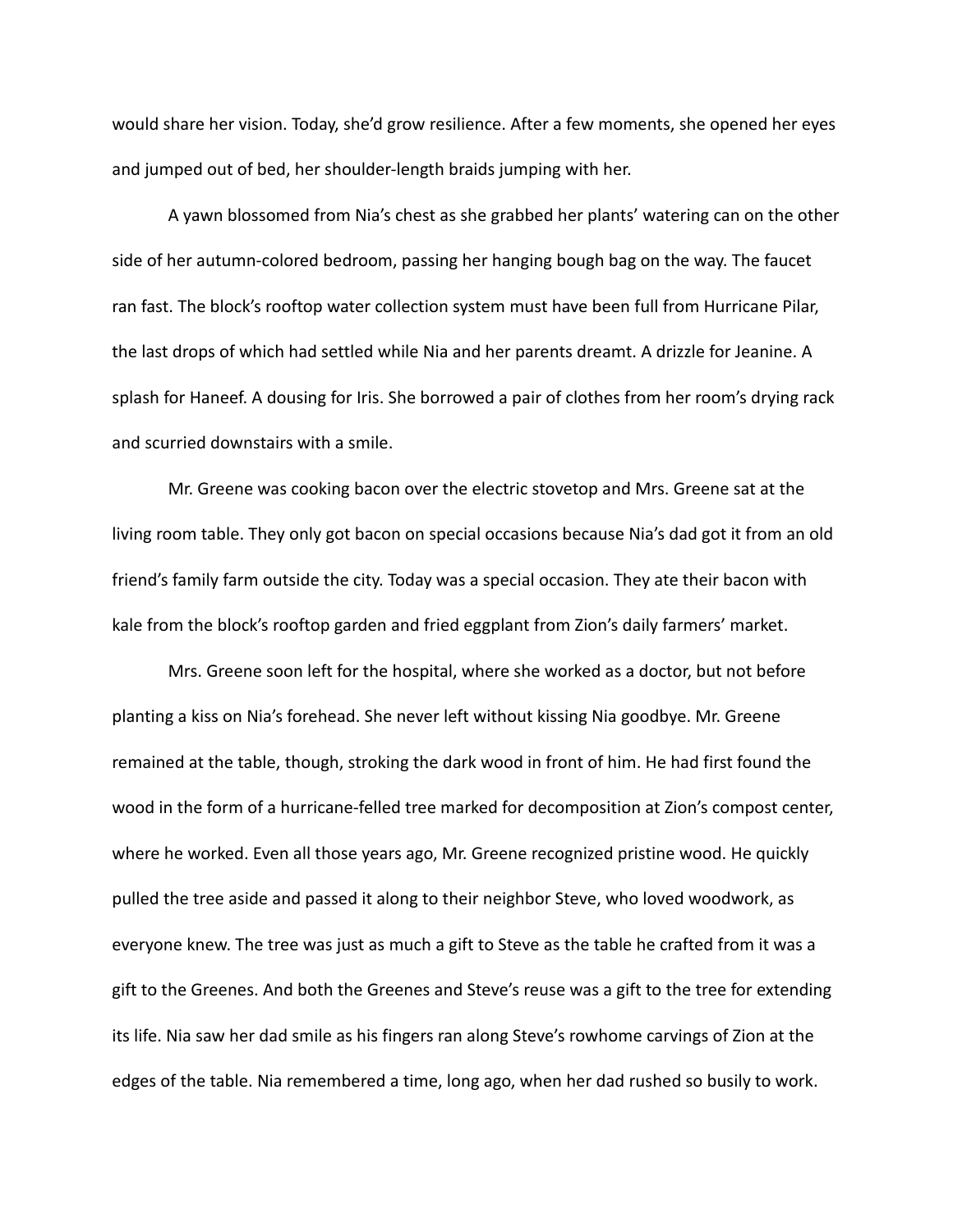No more. His shift at the compost center had been scaled down since the federal government moved the social work week from 23 to 22 hours. The change had been sparked by the annual Social Budget of Labor Report, which determined that recent technological advancements allowed workers to be more productive in less time. Her dad usually spent the extra hour—which had not come at the cost of reduced pay or benefits—enjoying the sunlight on the rooftop garden. Today, though, he just ran his fingers along the table. Nia left him to it with a hug and a goodbye.

Returning to her tawny bedroom, Nia unhooked her bough bag from its wall-hanger. She was proud of her bough bag. Its hardy, brown hemp fabric had endured hundreds of journeys now with hardly any scars to show for it. Nia made sure of it. She carried her bough bag alertly during the day and checked for scars at night. Not a scratch yet. The same went for her bag's single sewed patch: a camera filming a cage, meant to memorialize her highschool documentary on the punitive, so-called 'justice' practices in Zion before the Crisis Response Team. Her next would be another memorial patch, this time from the Response Team for the year she spent working with them. But they were still sewing it. The rest of her bough bag's hemp skin was covered in patches Nia pinned herself. Today, excitement ran through her. Her bag beamed that excitement back. She pinned on a seashell, a hyacinth, and a lily. After packing the bag, Nia revisited the morning glint along the green of Haneef and Iris one last time, and headed out.

The block was full of broken maple twigs and leaves shaken from their stems by Pilar. Her neighbor, Ms. Martina, and the labor office's sanitation workers were outside sweeping off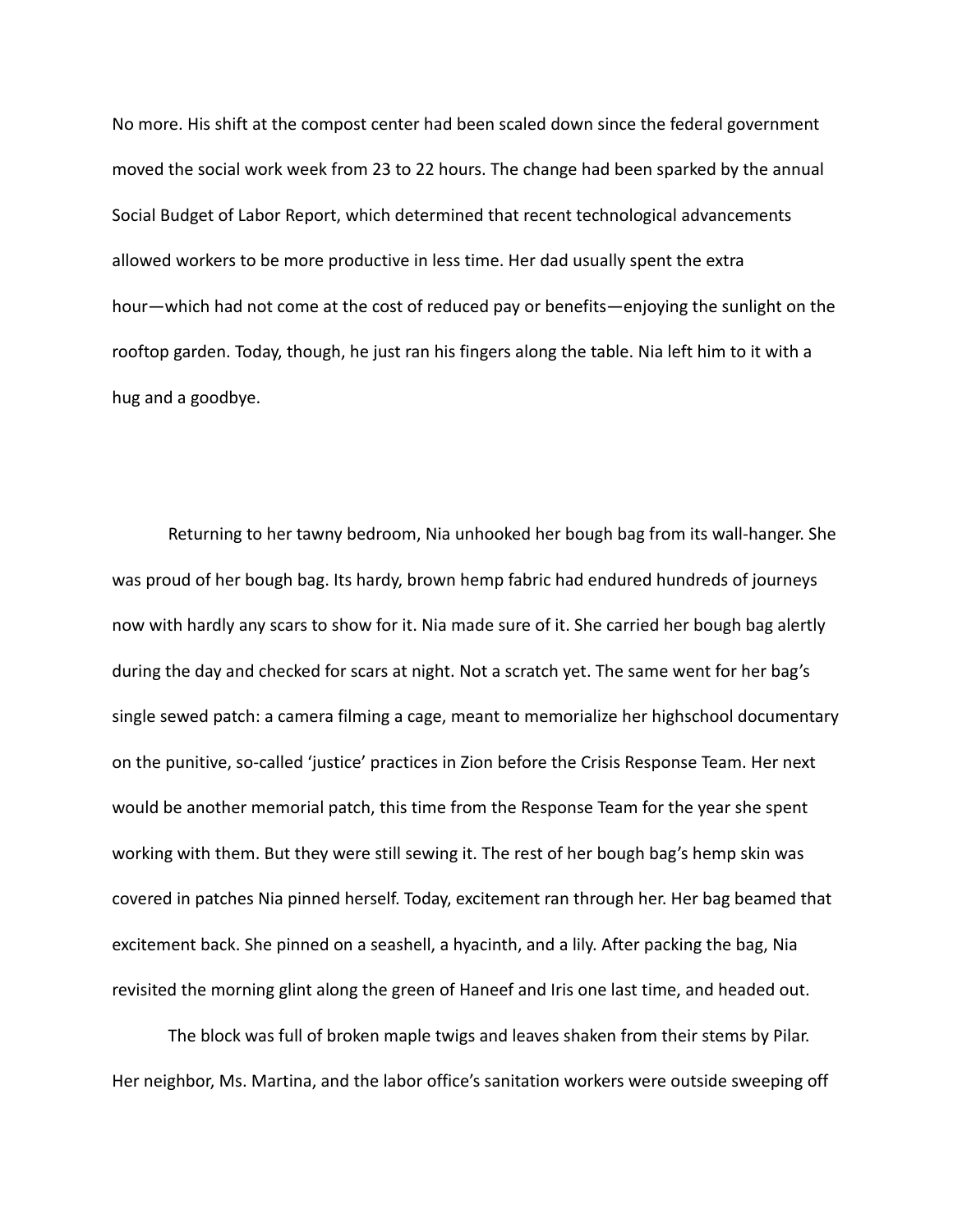the stoops and shoveling the debris, the usual response following severe storms. The Mitchells' house was spotless, per usual; Mr. Mitchell always made sure of it.

Nia strode along the swept areas of the road, walking through the Blockson street mural that Zion's Labor Office<sup>1</sup> had commissioned years ago. After phase 3 of the city's transit plan ended in 2036, most cars became obsolete except for travel outside of the city. By that point, Zion's residents were all a 3-minute walk from a free bus or subway ride. Street traffic slowed, to the point that streets weren't really streets anymore. Folks on Blockson Street figured they might as well get creative with what the streets had become. The street mural, an only slightly larger than life portrait of Zion Ellis himself standing at that now infamous podium, filled the whole of Blockson Street, the sunrise at his back. Nia made sure not to step on his face. Everyone from Zion did the same when they strolled down Blockson Street.

The bus ride to New University was lightning quick, but Nia liked walking. Plus, it was a relatively short walk. Just 13 minutes on a good day, and it was a good day. Nia figured she'd stroll by Ashton Street to visit Rochelle, who would be on the street finishing a mural anyways. Nia adjusted her bough bag around her shoulder and turned onto Ashton.

She stopped in her tracks.

A willow tree lay in the street, no doubt downed by Hurricane Pilar, but it wasn't just any tree. It was Zion Ellis's Willow Tree. People from all over Zion had come to pay their respects to

<sup>1</sup> The Labor Office employs and trains any residents of Zion in search of a good-paying job, regardless of prior experience. Residents simply visit the Office to inquire about public job openings and are put to work in Zion or in nearby communities. Community members convene with labor officials annually to plan and design local projects, meeting regularly to check in on progress. Through the Office, recent high school graduates tend to the trees of the neighborhood and pluck the ripened tomatoes and other produce of the various community gardens. In the event of a crisis, namely natural tragedies, the Labor Office in Zion mobilizes all of its workers, from the building's maintenance workers to the local gardeners on payroll, for clean-up after such tragedies. It's all hands on deck when a storm rolls through.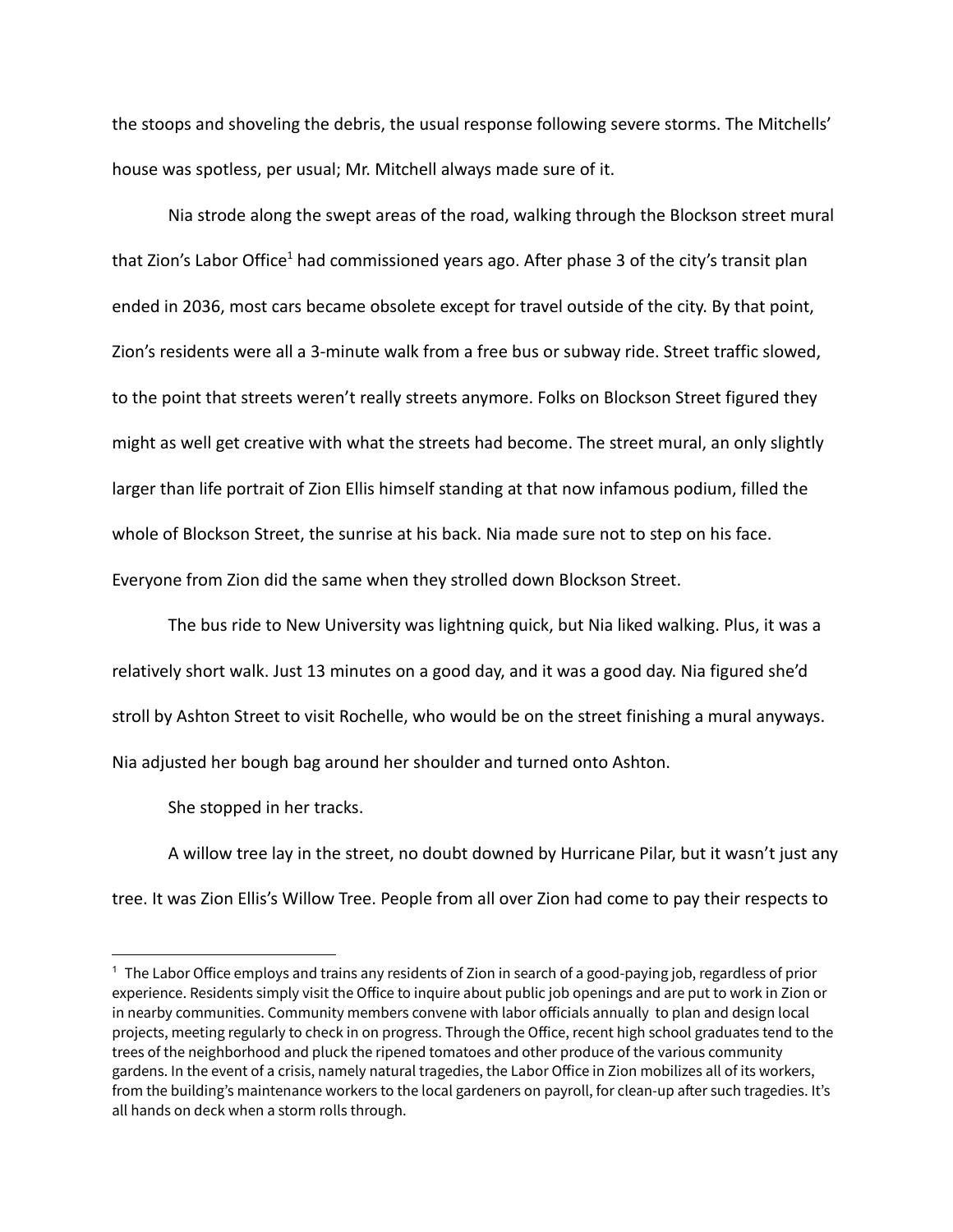the downed Willow. Several of them solemnly shook their heads. Some cried. As she walked by the tree, Nia heard many people laughing as they recalled memories of that wide-eyed little Zion Ellis kid, planting his trees, and that viral video of him, playing with his seedling Willow. That was before the world knew his name, they reminisced. Such joy. A few little kids ran around stomping the twigs of the street, to the subtle frustration of the sanitation workers attempting to clean them. Nia found Rochelle at the edge of the scene, consumed in a painting project. Only, it wasn't their mural.

"Rochelle?"

They turned their head, "Oh what's up, Nia?"

"Just headed off to the New, you know. Didn't realize Pilar knocked over Zion's Willow," Nia said with downcast eyes.

"Really?" Rochelle said as they pulled a purple paint from their silk bough bag. "It was all over my feed when I got up. That's all my parents were talking about this morning."

"You know the Greenes," Nia said with a shrug and a witty smile. "Breakfasts are no feed zones. Is that new?" Nia said as she gestured to the painting.

"What? This?"

"No, the other wall you're painting."

"Well, there is actually another wall I'm painting, you know."

"Yeah, and that's the Daniels and Ritners house so…"

Nia waited another moment. Rochelle gave her nothing, but Nia didn't need much. The half-finished painting had already consumed her. She could see why Rochelle was so drawn to it.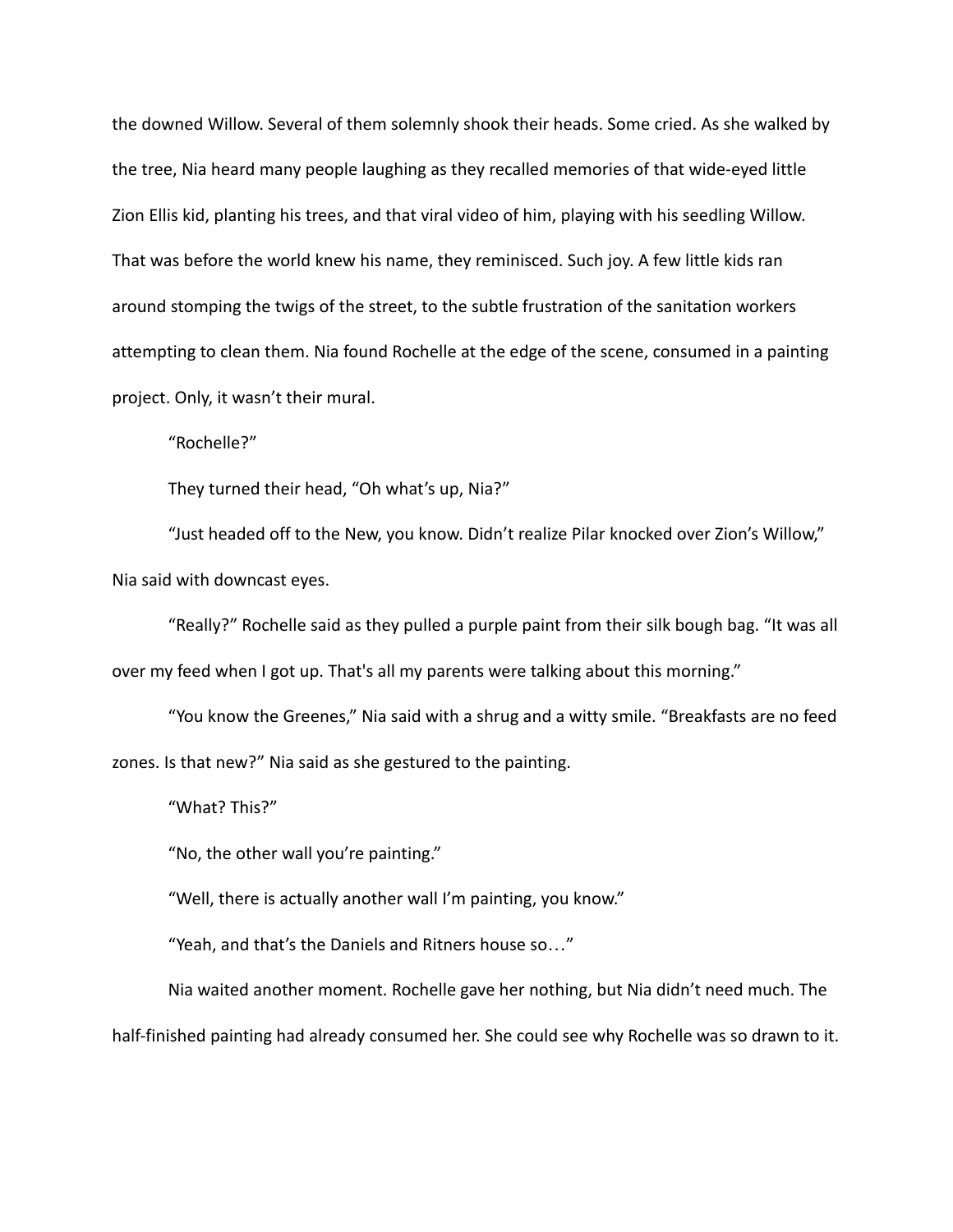Flowing waves of light blue, looping through one another, and spinning around the unfilled sketch of a femme figure. It looked familiar.

"Is that a hurricane?"

"Yup."

Nia took another moment to analyze the artwork.

"Huh, that's Time again, too, isn't it?"

Rochelle replied with a grin, "you know me too well."

Rochelle had frequented the topic lately, ever since their father, or Mr. Mitchell as Zion's youth knew him, had let slip just a month ago that his future had changed when Rochelle was born. Since then, Rochelle had toyed around the concept of time without rest. Rochelle was both parts fascinated and frustrated by some of the older folks' views on it, on time as such a busy, linear thing. Rochelle saw it as more of a circle. A hurricane. Nia had sat in on enough of the 18-year-old's existential rambles to know that much, but not enough to fully understand it. Rochelle's words always fell short of their paintings, according to Rochelle. Besides, Rochelle's fingers spasmed on a day without brushing their paints.

"That's dope," said Nia, the painting had taken on a new, even more mesmerizing tone. The two looked at it for a moment; Rochelle, running brush strokes over it; Nia, leaning on her hip and mentally picking it apart. Then Nia turned to Rochelle.

"Were you able to talk to your dad last night?" Nia asked.

Rochelle kept painting.

"Ummm, I didn't get the chance to tell him," Rochelle said. "You didn't get the chance?" Nia asked.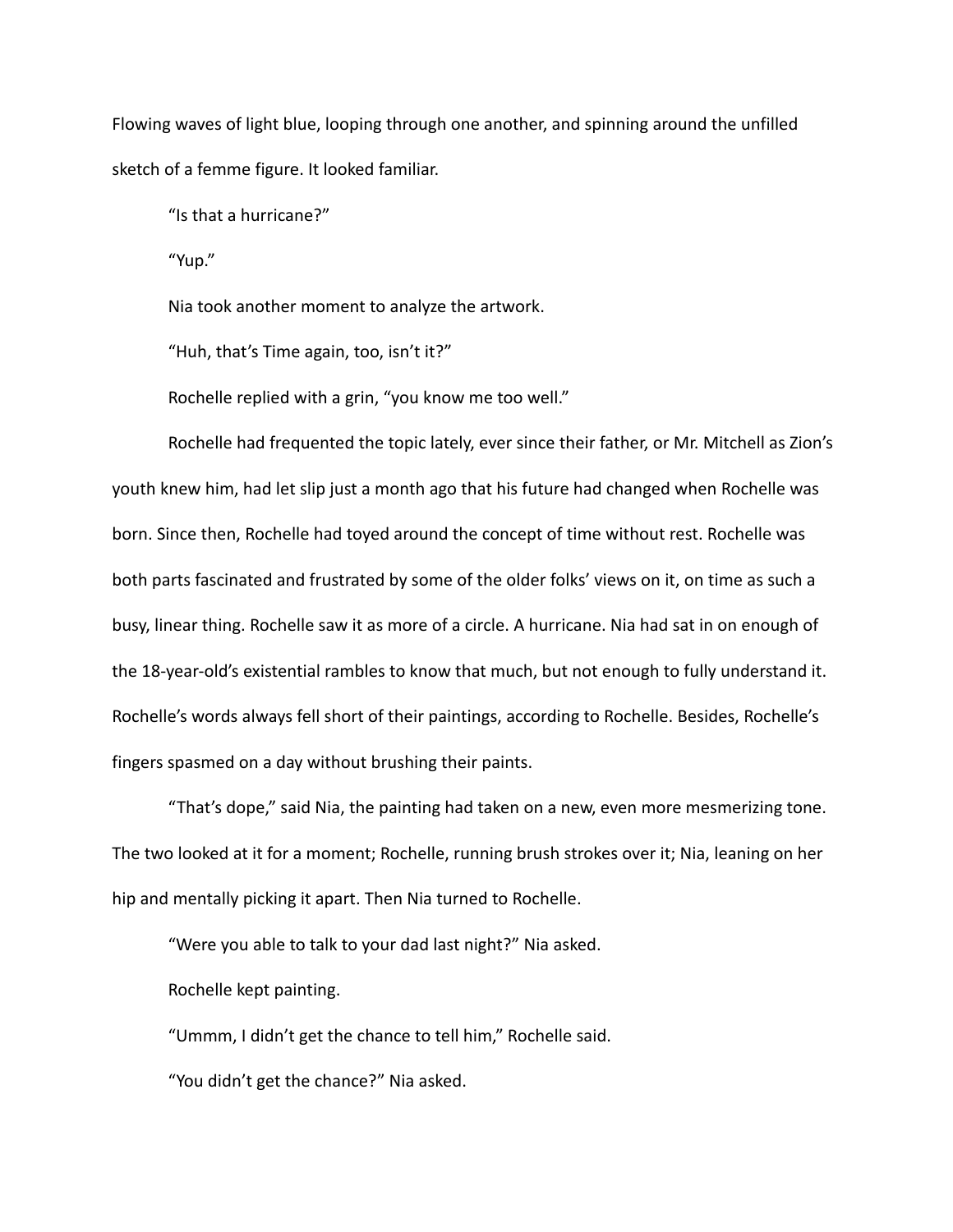"Yeah… he was pretty busy with everything last night," Rochelle said. Another brush stroke.

"Oh like with the storm and all?"

"Yeah, yeah, with the storm and all…"

Rochelle's brush stroke wavered.

"... and with the Network's meeting this afternoon, too. That was just where his mind was at. I could tell. It just wasn't the right time, you know."

Right. Nia remembered that the Network, well, technically "the Crisis Response Network" (CRN)<sup>2</sup> but everyone just called it *The Network*, would have another emergency meeting this afternoon to coordinate tragedy response from Pilar. Mr. Mitchell was always a steady presence at those kinds of meetings.

"That makes sense," Nia said, smiling another one of her smiles, but this time gentler.

She gazed past Rochelle's shoulder and to the cracked Willow trunk that filled the street,

watching the dimpled cheeks of a child rise in glee as he swung on one of its branches; the mist,

rising from the wet street under the sun.

"I've been there before... I get it," Nia said. "When do you think you'll tell him?"

"I'm not sure."

"But you do still want to go to New Orleans, right?" Nia asked.

 $2$  The CRN is a citywide network of community-based institutions (community gardens, health clinics, recreation centers, libraries, schools, co-ops, universities, labor offices, and more) all collaborating with each other to prepare for and respond to tragedies and crises. The power of the Network's strength, though, comes from the City's residents. Built from mutual aid networks established in the darker days of the transition when our governments still cowered at the sight of the fossil fuel industry, the Network steadily grew as more people took to the streets. As the City government's policy makers built out their resilience networks, they turned to the structures already in place and attempted to institutionalize them. Resources provided through the Network today, include shelter, heat/cooling, electricity, food, water, medicine, and communication services.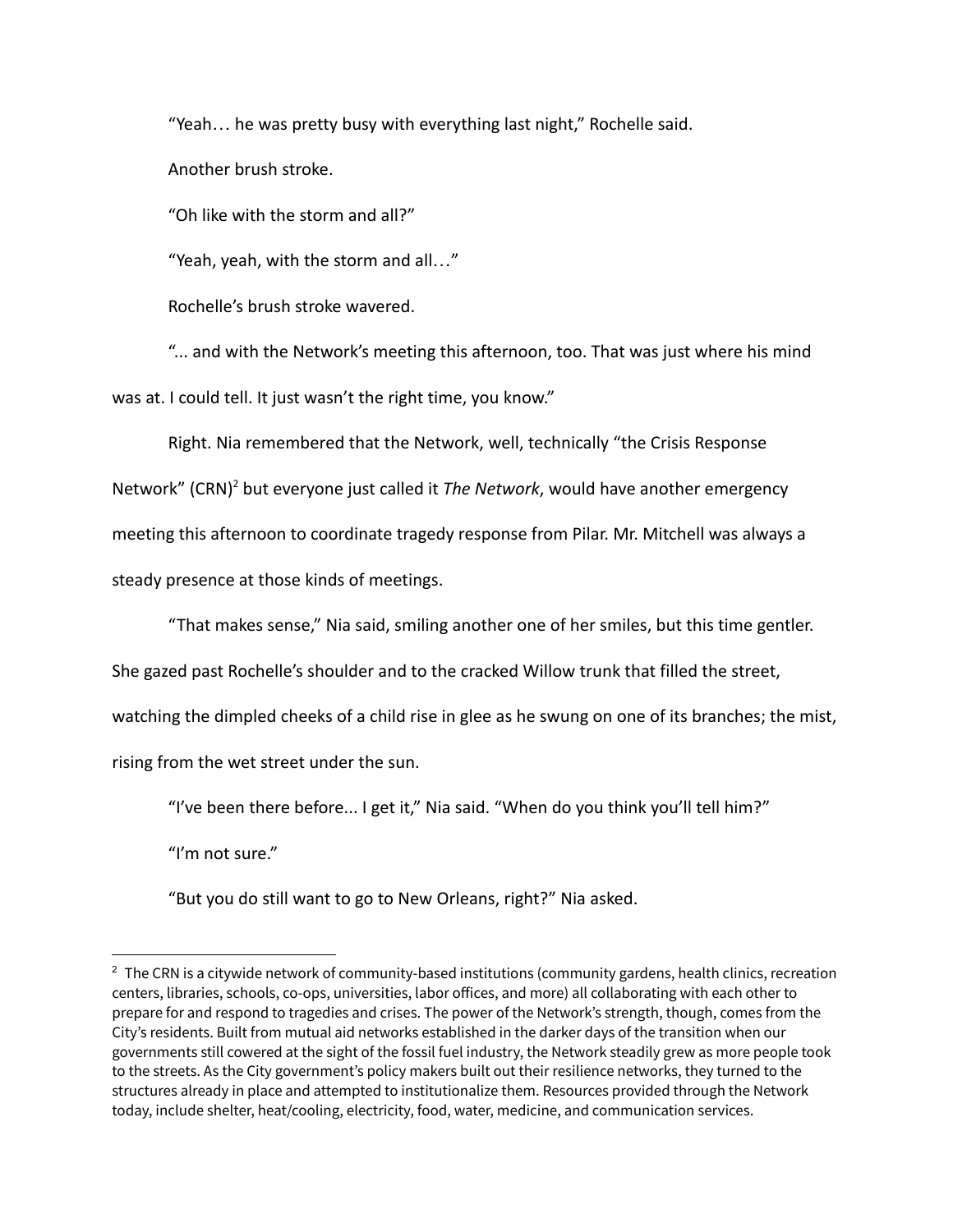"Yup."

"The enrollment deadline's next week, Rochelle."

"The enrollment deadline's next week!?" Rochelle said. "Oh goodness! I had no idea! Glad to know you've got my back, Nia."

Nia laughed. "Don't play me like that. You know I'm just looking out for you."

"Yeah, I know," Rochelle replied.

"So you'll talk to him soon then?"

"Yep."

Nia smiled.

"Art school doesn't stand a chance," said Nia.

Rochelle continued painting. Nothing more. They didn't enjoy dwelling on disappointing their father to leave Zion and go to art school. To be fair, they didn't enjoy dwelling on most things outside of their comfort zone, or thinking or talking about such things at all, really, except sparingly. Nia was just the opposite. She reveled in talking through things that made her uncomfortable.

"You're still good to come over tonight, right?" Nia asked, changing the subject, knowing full well Rochelle would.

"Pfft! Is that even a question?"

"8 still works?"

"Most definitely."

"Alright then, I gotta get to class, but see you later."

"See ya."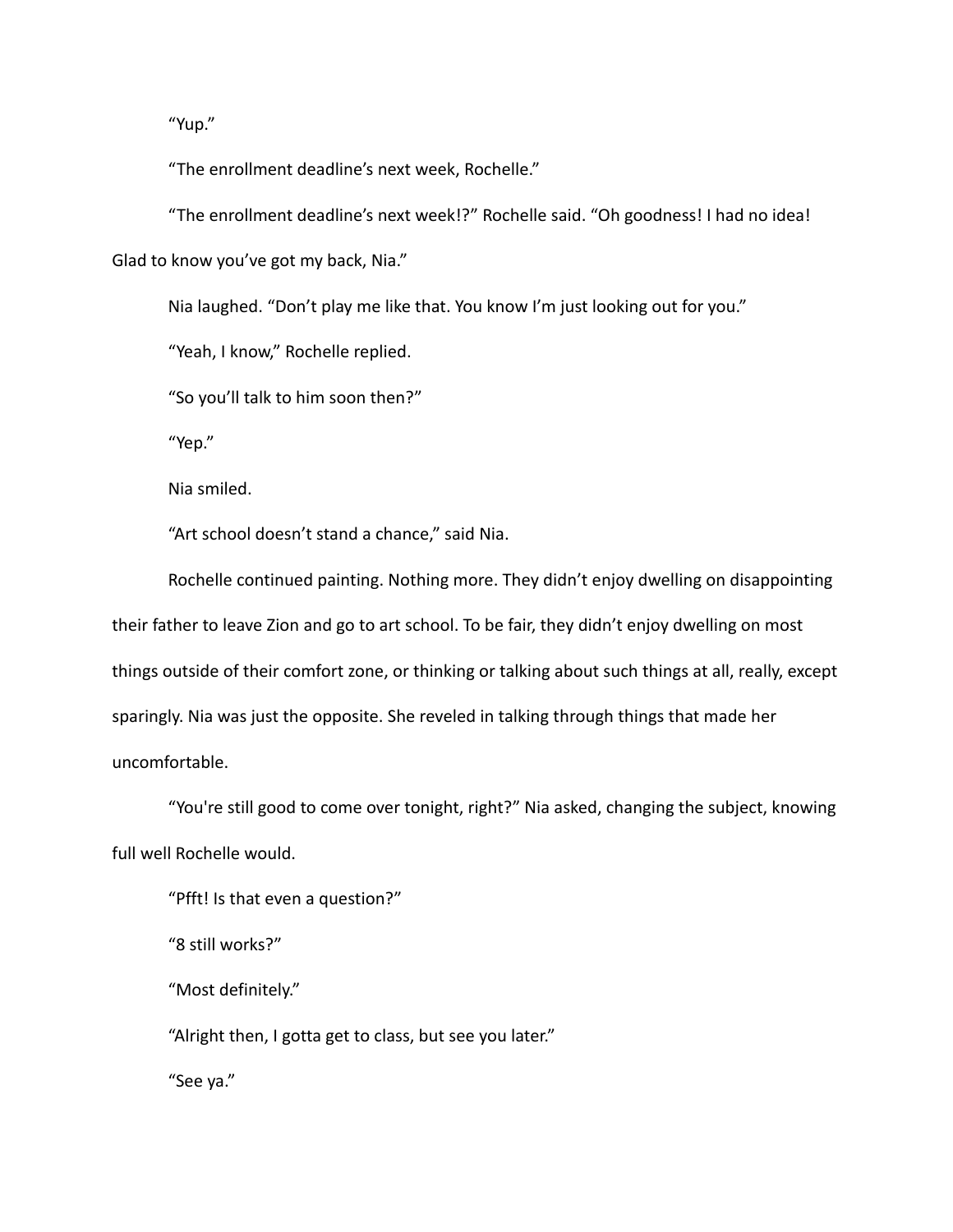The two hugged shoulders and Nia was off. Beyond the fallen Willow. Past Zion's state-of-the-art health clinic<sup>3</sup>. Past the Hella Fresh grocery co-op that Nia's neighbor, Maya Winston, worked at and onto the New University campus. She'd enjoyed going to the New's campus for years. As a toddler, she played on the monkey bars of the university's government-funded daycare center. She scurried along the walkways filled with native trees and plant life as a pre-teen. For a time, she figured she'd always see the New through the eyes of her childhood self. But things were changing. Soon, she'd have two patches on her bough bag, and another patch from her Lifelong Learning project if all went according to plan.

Moving along those same walkways, Nia approached the steps of New University's Ivy Hall. The building was a remnant of a bygone era, retrofitted to survive the new era and grow resilience. Wild arteries of ivy sprawled along the building's concrete walls. Chiseled lines of concrete ivy carved by students filled the remainder of the once-brutalist walls. Nia entered the ivy Hall and, to her pleasant surprise, was greeted by Mr. Mitchell, Rochelle's father and a worker at the New.

"Hi Nia! How are you?"

The two exchanged niceties, but Nia had to be on her way. She still had to contribute to — and vote on — her class's honor code<sup>4</sup> before her first course began. Soon, Nia and her hemp bough bag were waiting on the bench outside of her classroom, reviewing debates on her

<sup>&</sup>lt;sup>3</sup> Zion Ellis, and in fact every community, has a well-resourced, culturally appropriate health clinic. Residents regularly visit the clinic to receive vaccines, preliminary check-ups, preventative health programs and more, all free of charge and insured through the National Health System. The clinic includes well-trained, locally-employed civilian crisis-response teams that can de-escalate tense situations, provide rides to other social service locations, mediate conflicts, and help people through mental health and substance use emergencies.

<sup>4</sup> Each new class of students at New University develops their own honor code to be voted on by all students after learning of the student-curated history of New University.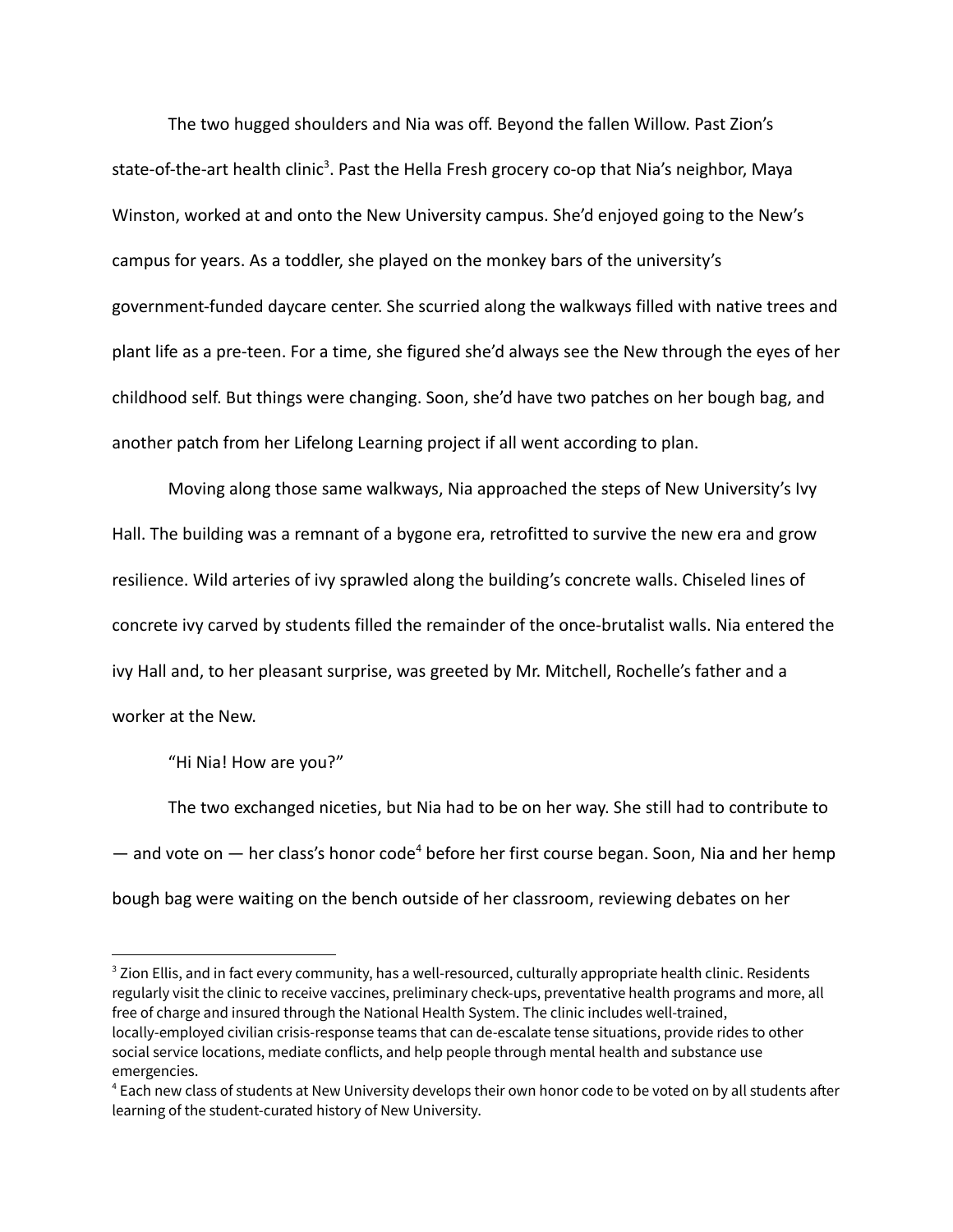digital feed around different students' proposals for the code. This could take a while. Nia had heard stories of honor codes taking several months to reach critical consensus, and even more revisions. Most took shorter than that but, either way, so be it. Finishing her feedback did take a while. She submitted her contribution just as the previous class let out and right before noon. Nia entered the freshly emptied classroom with lifelong learning on her mind, along with several other students, as the clock struck noon.

#### **Afternoon**

## **12:00 PM**

Some of Nia's new classmates were from Zion, like Nico, a high school student from around the corner. Some of them were visitors to Zion who introduced themselves to her. The volume of the room rose as old friends reconvened and new friends met, and was slowly joined by a steady snapping of fingers.

## *\*snap\*...\*snap\*...\*snap\*...*

Nia turned to the person next to her. She assumed this was the class's facilitator, as they were rather quietly snapping their fingers. They motioned to Nia to join, which she did. Then another student joined. And another. The facilitator gradually increased the speed as the class synchronized around the rhythm.

*\*SNAP\* \*SNAP\* \*SNAP\**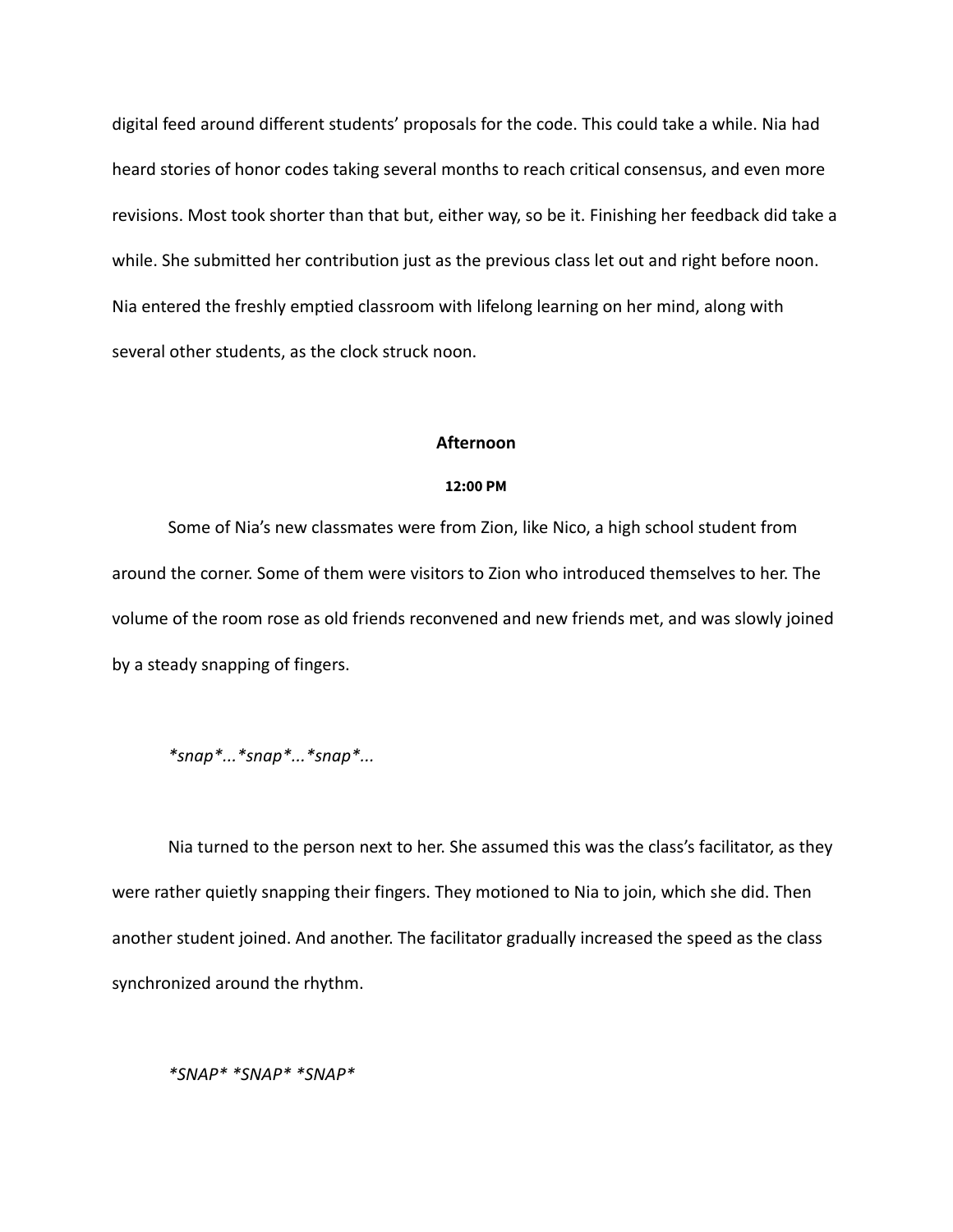Soon enough, the snapping had swept the classroom over, increasing and increasing, until the speed reached a fever pitch. Then, the snapping gradually slowed and quieted, until the facilitator stopped it altogether. The room was silent. The facilitator spoke.

"Hello. It's a pleasure to see so many wonderful faces here. My name is Lobo Ortiz. I use they/them pronouns. I have been designated as facilitator for this space: Introduction to Bearers of the Past. Is anyone in the wrong place?" Students looked around the circle at each other. No one was out of place.

Upon Lobo's request, the students granted Lobo permission to facilitate the class, who then led the group through background welcomings. Lobo explained the agenda, that they would first introduce themselves, then discuss the practice of past-bearing, set community agreements and conflict expectations, and, if time permitted, they would begin co-designing the class syllabus.

To Nia's surprise, several students came to class out of sheer curiosity. Many came to be bearers of the past and grow resilience. Others came to pass the time. One student came to document their childhood friends' returns to the neighborhood after the City's decarceration program. Another wanted to break down their Irish ancestors' process of "becoming white'' in the 20th century. Even after everyone introduced themselves, the discussion continued. They connected over their shared experiences. They laughed. They even argued, all while Lobo listened attentively. Nia took note.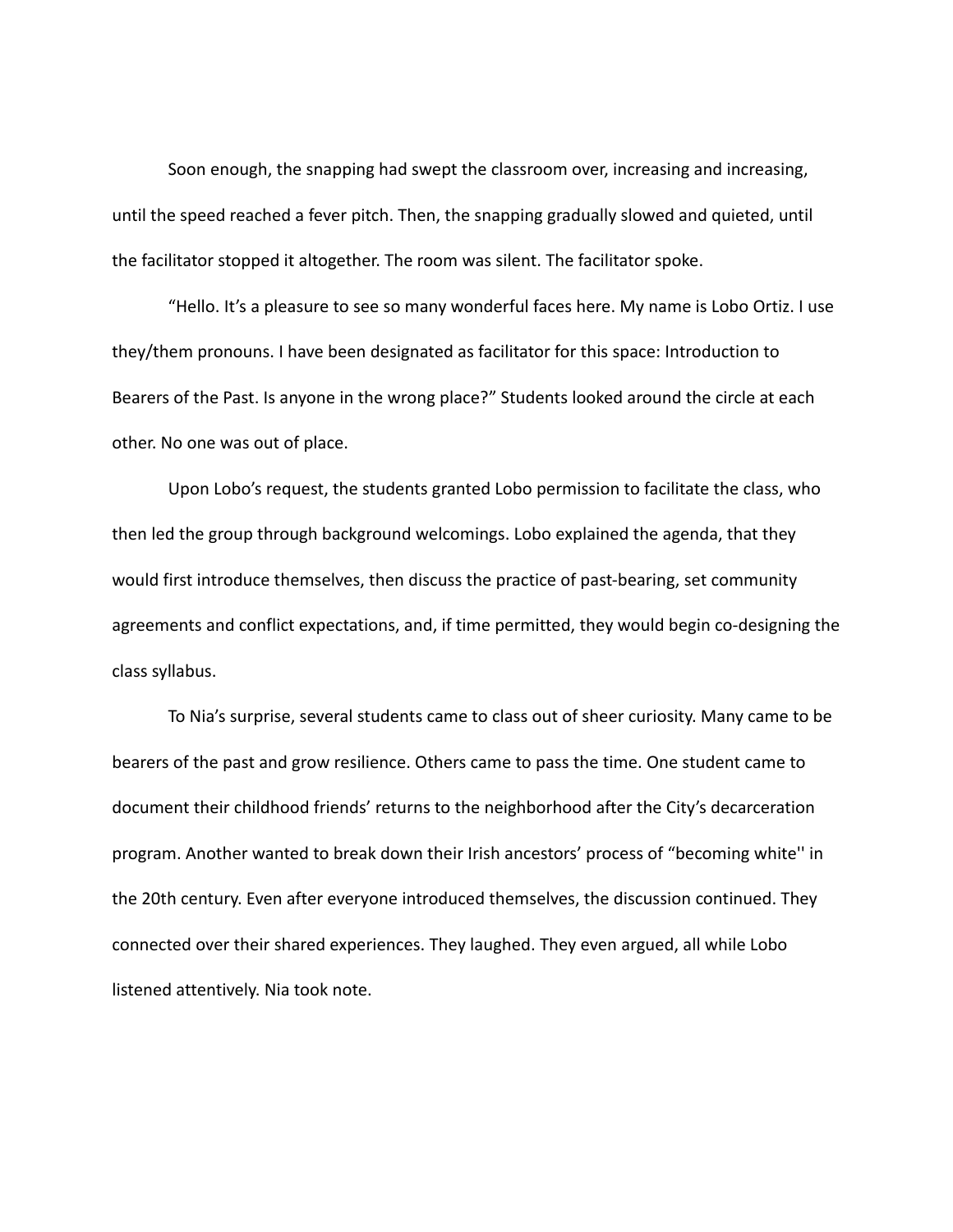A few years ago, Nia had begun noticing students in her high school classes getting more comfortable conversing in classrooms, and her teachers growing more and more comfortable letting that be the case. She surmised that Lifelong Learning was at play, but was unsure how.

Once discussion died down, Lobo moved on to provide the group an overview of bearing as a practice:

"*What we refer to as 'bearing' or 'past-bearing' today grew from the National [Community Arts Program](https://inthesetimes.com/article/green-new-deal-art-cultural-work-climate-crisis-public-utilities-wpa) of the Green New Deal. The program more or less paid local artists to talk to their neighbors and craft visions for what a Just Transition could look like in their communities, but it quickly grew into something more. To understand why, we need to better understand the context of the era. The establishment of the arts program was accompanied by a series of other government programs meant to slow the climate crisis. Medicare for All, for instance, had just been passed and local health clinics established to start remedying environmental injustices and building a more healthy, resilient society, or 'grow resilience,' as we would say today. The jobs guarantee would soon be established to green the country's infrastructure, although most labor offices were not yet locally-controlled.*

*"How does this relate to past-bearing? Power shifts as profound and unfamiliar as a Just Transition required mass public support. Many artists and community organizers, labels which often overlapped, understood this and so used art to inspire their communities to get organized or, in other words, to chart their own futures. However, charting futures requires us to have a comprehensive understanding of our past. Who are we? What has been done before? What can*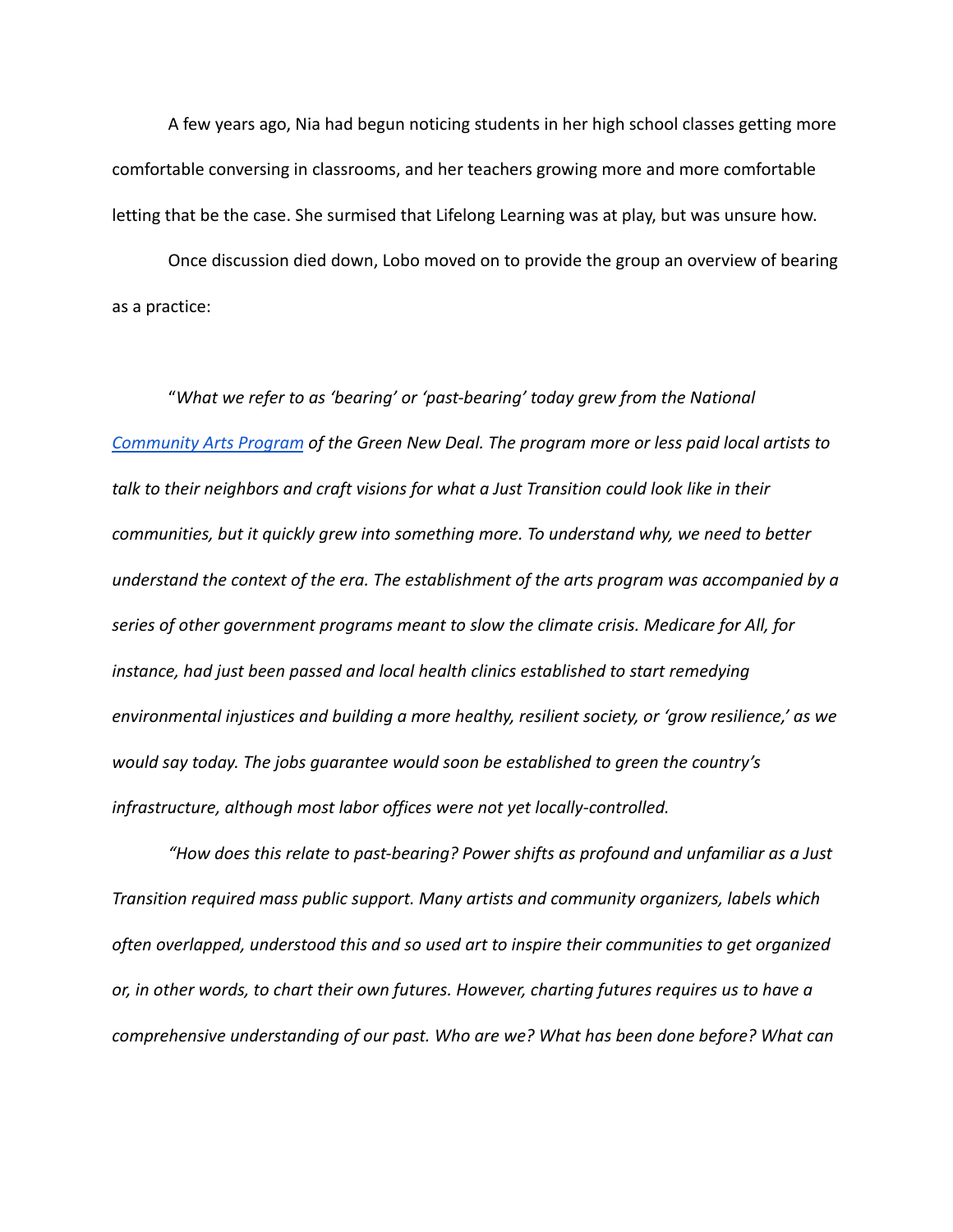*we learn from it? Artists began asking these questions and using their answers to guide their art. Through this, the practice of past-bearing emerged to help communities chart their futures.*

*"Because of past-bearing's roots in the National Community Arts Program, past-bearing often infuses creative expression with historical knowledge. Such expression changes by culture and person. Some cultures and persons embrace musical expression, others oral expression, others digital expression, others written expression, and more. No one bearing method is superior to another. As you all know, today many neighborhoods, towns, and cities across the country have bearers of the past, and many embrace different methods, often using mixed-methods.*"

Nia had already embraced film. She knew it had advantages; She knew it had disadvantages, but she just loved making movies. She was pretty good at it too. In the discussion that followed, students shared their preferred bearing methods, discussed the first times they met with their communities' bearers of the past, summarized the bearing that had been done in their neighborhoods, got into generative conflict over whose place it was to bear the past, and shared helpful accountability practices their communities used for their past-bearers. Nia was fascinated. Lobo made sure to ground the conversation in the understanding that histories live on within us—whether we realize them or not—despite the best efforts of White Supremacy and Capitalism to erase them.

The class then set community agreements as each person, including Lobo, shared what they needed from the group to feel safe, productive, and trusting. Nia made her usual contribution to the agreements — "*No one is disposable"* — and heard out other students'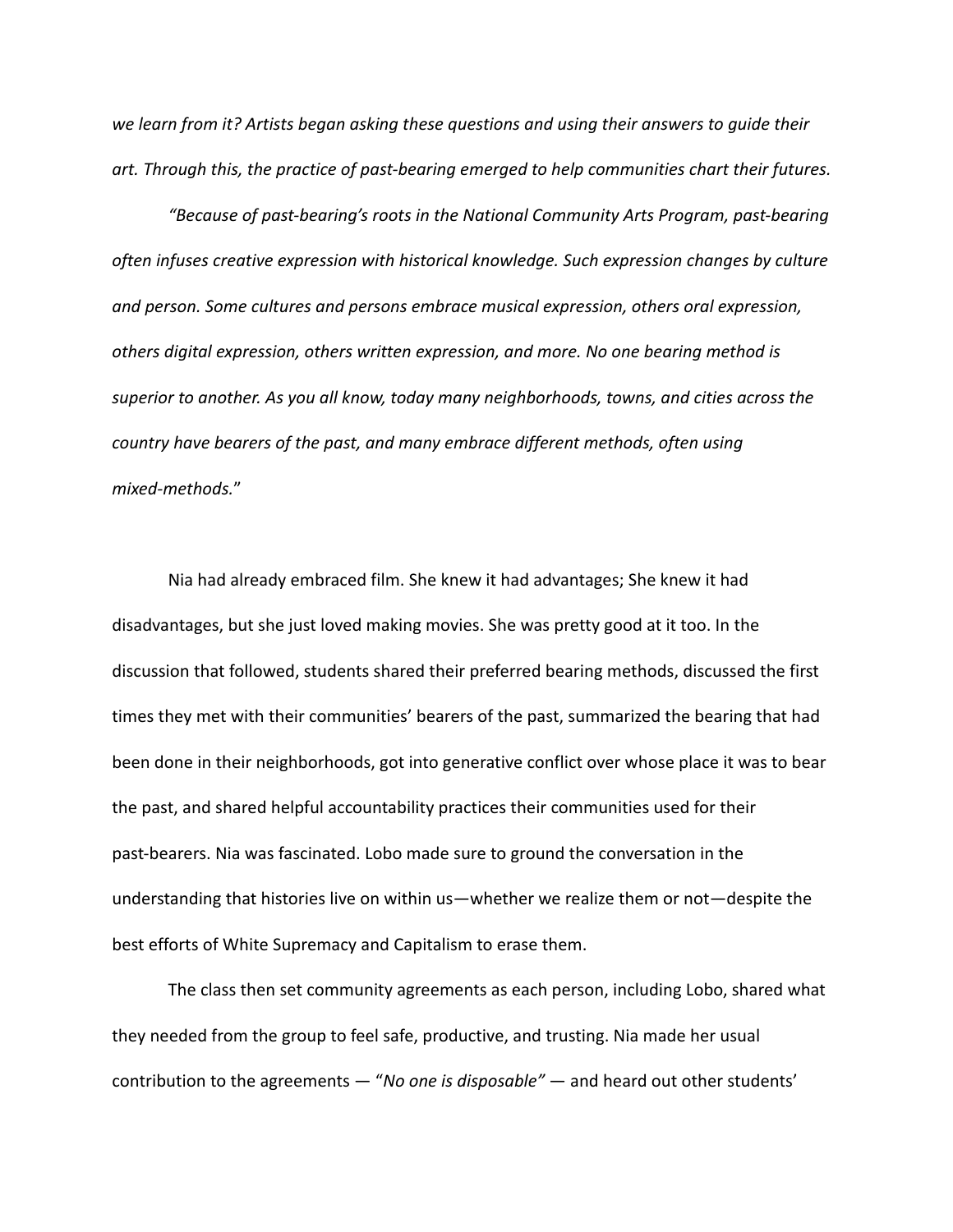proposed agreements. They finished their agreements earlier than Nia had expected. Lifelong Learning again, she thought. Still, they had to wrap up before they could co-design the syllabus. As the class let out, Nia approached Lobo.

"Excuse me, Lobo. It's Nia again. I had a question about the central project. Is that alright?"

"Oh yes," said Lobo. "It would have been nice to start co-designing today, but we're in no rush. What's your question?"

"Well, it's not a question, really. It's more like an idea. I read the course goals a few weeks back, and have been thinking about my central project. I want to make a documentary on lifelong learning in Zion. I've heard a lot about lifelong learning since I was a kid. I mean, it's been hammered into all of us, you know. So I get it. Still, my parents always talk about how different the world was before lifelong learning, but I don't really get why that's the case. I know a lot of young people feel that way, too. Like, I feel like we don't fully appreciate what we have now because we don't know what came before. So I wanna learn more about it."

Lobo rubbed their chin.

"Well, to be fair, we rarely give anything the appreciation that it's fully due, although we're coming around," Lobo said as they scrunched their brow in contemplation. "This sounds like an intriguing project. And you plan to bear it through a documentary?"

"Yes," said Nia.

"I see, I see. How familiar are you with the Lifelong Learning Movement in Zion?" "Oh, well, I guess familiar enough? But not an expert, you know."

"Excellent," said Lobo. "And will this be the first history that you are bearing?"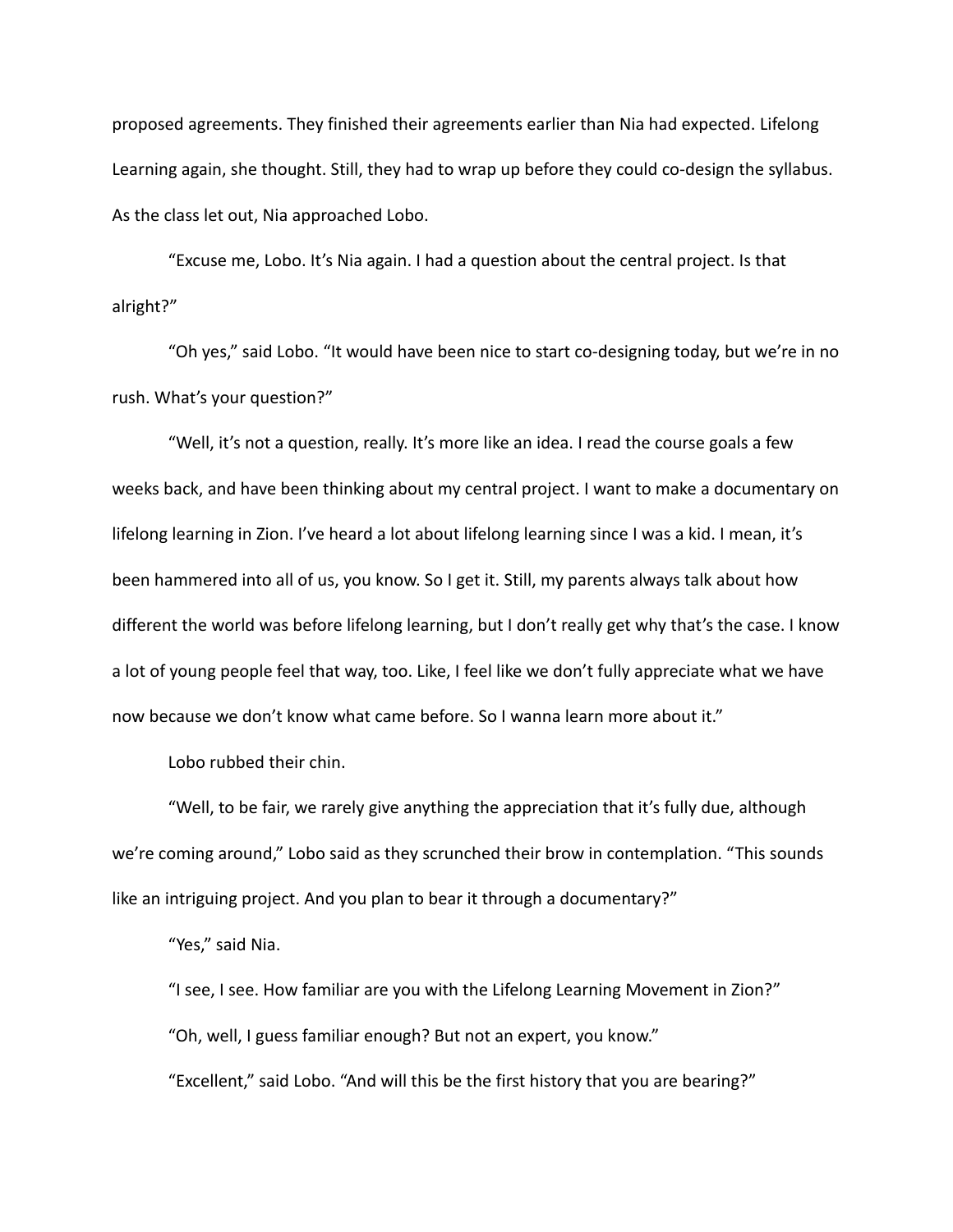"Yeah. I made some documentaries back in high school, and kept at it while I was working as a crisis responder after I graduated from high school, but I've never beared a history before."

"Okay. As I'm sure you know, lifelong learning and the Lifelong Learning Movement are two deeply connected topics, although each deserves their own documenting, in truth. It's also worth keeping in mind that the Lifelong Learning Movement was massive, particularly in Zion—well, it was technically called "Clarkesville" back then—and the New. Assuredly, this is a history worth bearing. And, a project of such scope would likely extend beyond our time together, which is alright. But I'm excited to see what you make of it," Lobo said with a smile. "Do you have a particular aspect of the Movement that you'd like to start with?"

"Ummm, I hadn't thought about that yet," said Nia.

"That's okay. That's what we are sharing time together to do. I have another question that may help you narrow your focus. Did you have anyone in mind to interview?"

"No, not yet. I haven't put much thought to it."

"That's alright."

"Well," said Nia, "I guess it would be cool talking to young people and their parents about their views on education."

"Interviewing different generations is an excellent idea! That's how most bearers of the past collect histories."

Nia's eyes lit up. "Come to think of it, my mom always said one of my neighbors was pretty involved in the Movement. I could probably interview him, too," Nia said, recalling the Mitchells' spotless stoop.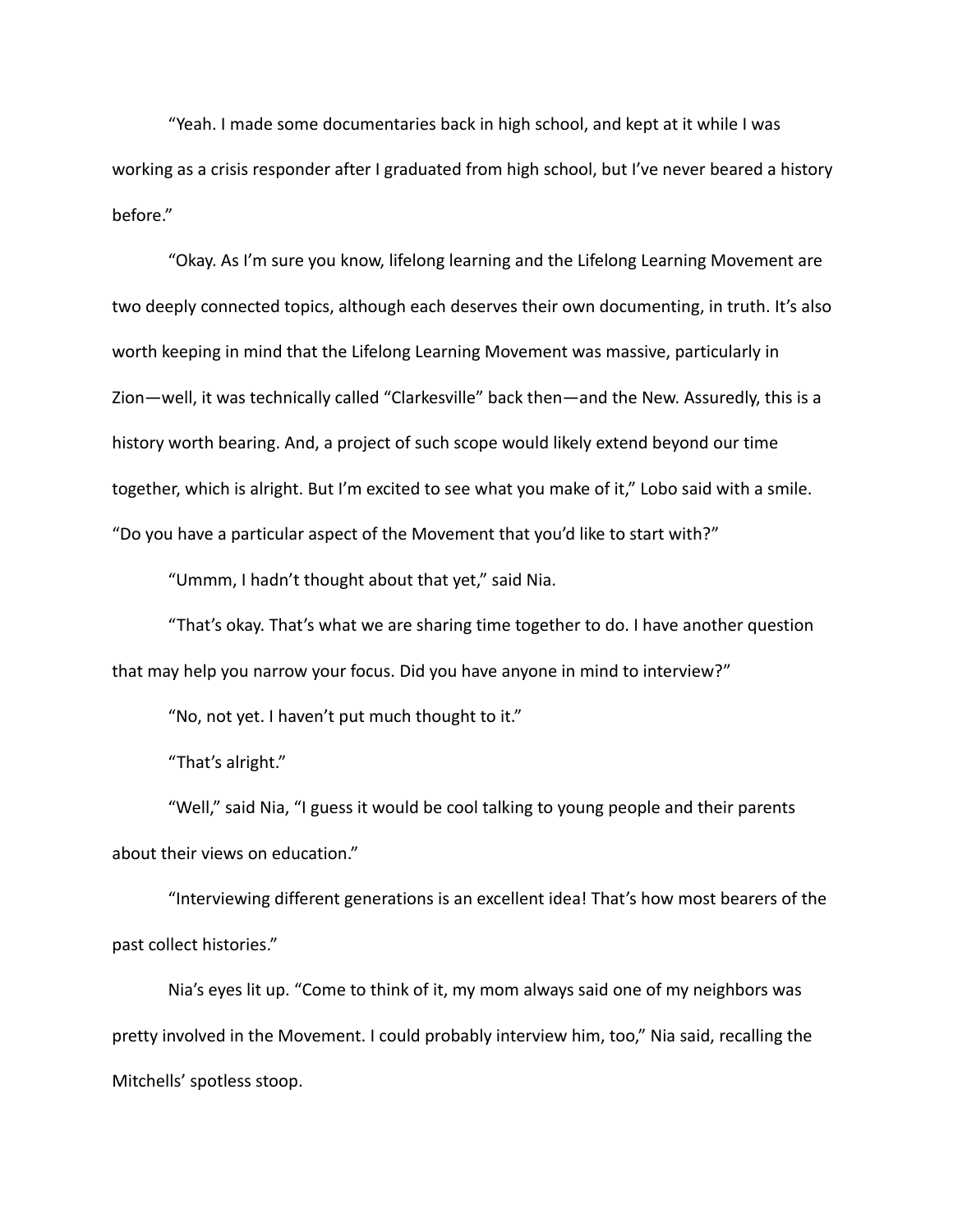"That's wonderful! Much of movement history gets embedded into memories instead of digital archives. In fact, I was going to connect you with another worker here. He was instrumental in launching Lifelong Learning at New University. As a matter of fact, he was extremely influential on the Movement at large, particularly in its early stages."

"Oh, amazing!" said Nia. "I'd love to speak with him too."

"Excellent. I actually just saw him this morning, funny enough. He is a custodial worker here and facilitates courses on social movements as well. He's still very involved in the union and the council of cooperators." Wait, Nia thought. Were they thinking of the same person? "I also know he does community organizing work in Zion. Oh, wait, perhaps you know him. *Brendan Mitchell*?"

The name rang in Nia's ears.

"Oh, Mr. Mitchell? Like, the Mr. Mitchell that lives on Blockson Street?

"Yes, that's the one," said Lobo.

"Mr. Mitchell? We literally live on the same street, I've known him my whole life. My mom always said he was involved, but I didn't know he was so important to the Movement," said Nia.

"Yes, that's Brendan alright," Lobo said with a nod. "If you already know each other, I'd ask him about his experience in the Movement sometime. He has stories upon stories to tell."

 $\tilde{}$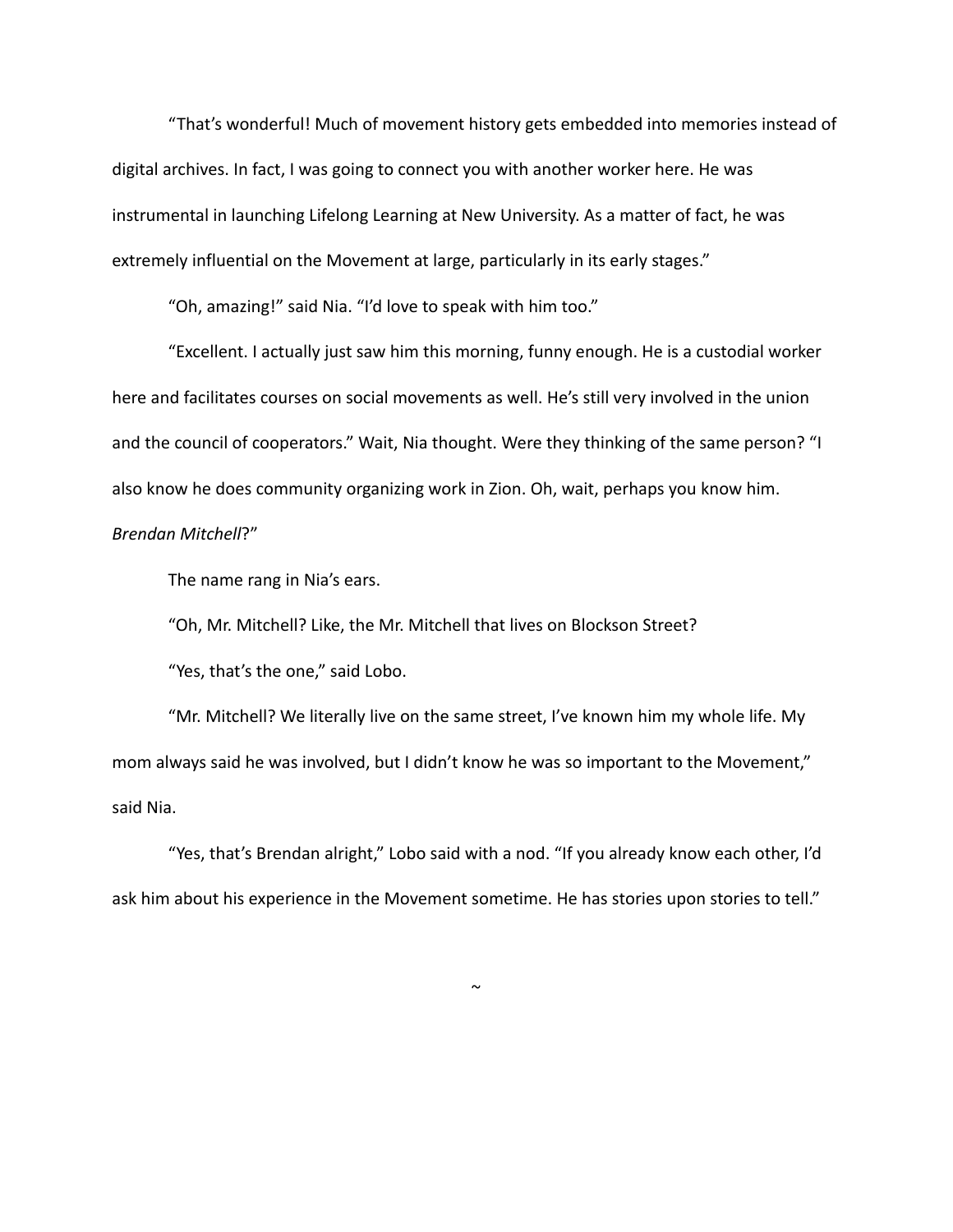#### **12:58 PM**

Nia's first steps out of the class tingled, like an electric current excited her body, and a solar microgrid's worth of that energy came from wanting to speak with Mr. Mitchell. Nia made her way to the labor office for the Crisis Response Network's meeting like an electrical pulse, zapping by the student murals of the New. A culmination of numerous students' brilliant paints and visions, the student murals had slowly increased in number and scope since the days of the Green New Deal. Today, they radiated along the building walls of the New, the sidewalks, the streets, and more. No matter the location, Nia excited over the murals for their beauty as much as the history behind them, that urge to remake the world. They sheathed Nia like myellin; a daily reminder that life was worth living.

Nia arrived at the community garden next to the labor office just as the meeting was getting started. She set her bough bag over her lap. The office, a former police station rehabilitated during the Years of Upheaval by the residents of Zion—well, "Clarkesville," as it was called back then—collaborated with the garden to use their space for outdoor meetings outside of winter. The garden-facing walls of the office had been carved during the retrofits of the 2040s, when local artists had circumvented the shortage of toxic-free paints with carvings. The smiling, sweating, joy-filled, resilient faces of Zion's children, adults, and elders looked down on the garden, surrounding three words that effectively formed the garden's backdrop:

## **LIFE LEADS LABOR**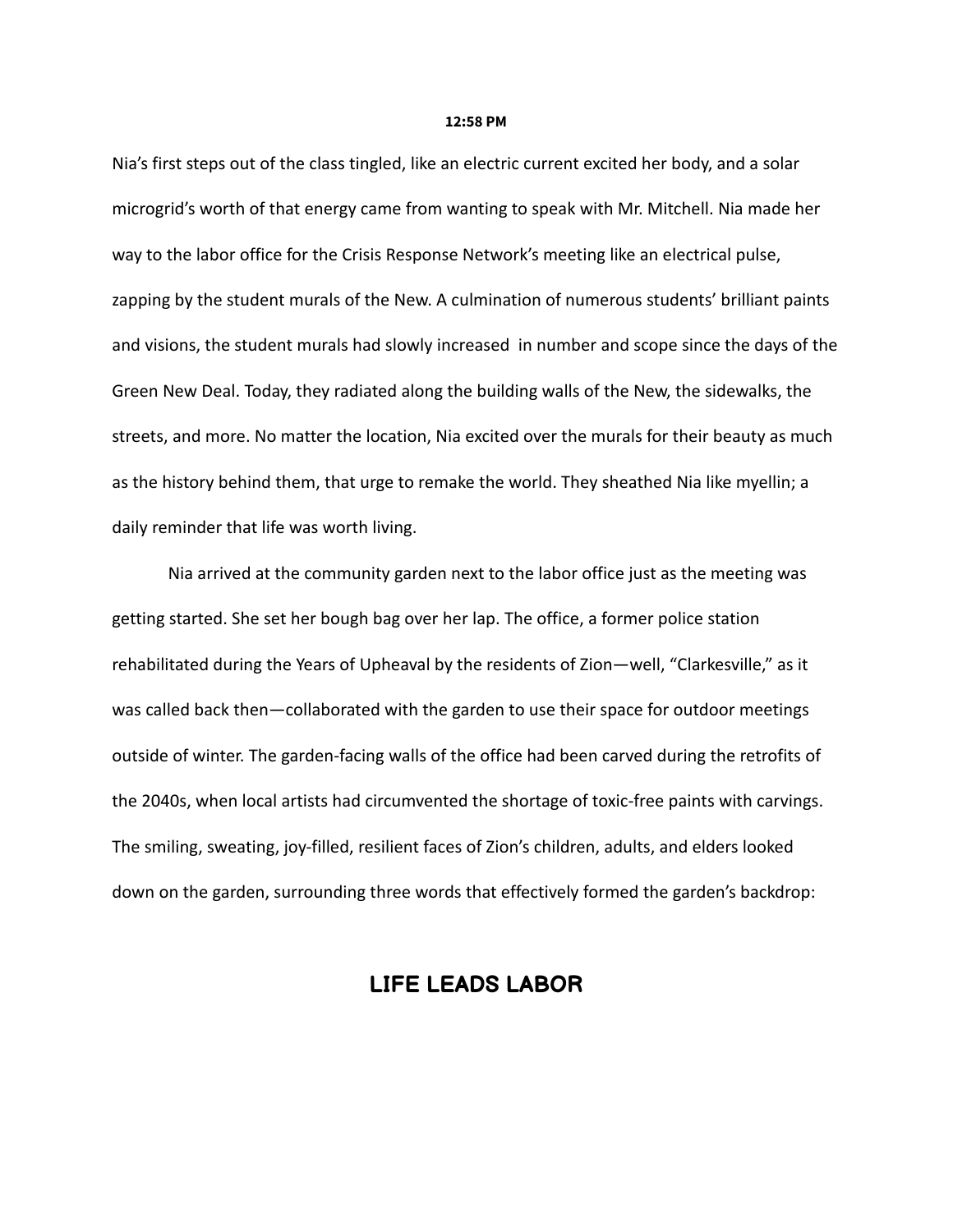Nia took a seat. She counted nearly 80 other people filled into the garden, and spotted Mr. Mitchell on the far side of the space, but resolved to wait until the meeting's end to approach him. Maya Winston, Nia's duplex neighbor and a worker-cooperator at the Hella Fresh grocery co-op, led the meeting. After reading Zion's land and accountability acknowledgement, Maya led the community's regrounding ritual that always followed climate tragedy. The agenda was tight. Pilar had been one of the stronger hurricanes of the last five years.

Maya moved the meeting along. A fair number of families required emergency housing while their homes were repaired from water and wind damage. Over 20 families chose to move into the tempies, or temporary housing units, co-organized by the health clinic and the land trusts of Zion. But Zion only had 15 tempies. A handful of residents, mostly the excited children of families, chose to briefly move in with friends, neighbors, and family who had offered extra living space. Nia offered hers too. She remembered offering her room to Rochelle back in elementary school, too, like one big sleepover, while Mr. and Ms. Mitchell stayed in the tempies. She smiled thinking back to it. In the meantime, Maya and the land trusts requested additional housing aid from the state and federal government. Most of Pilar's damage, Maya said, would be repaired by the end of next week. Nia noted that it was longer than usual, but tolerable. Most else was in good shape. The storm guidance systems, from the rooftop water collection systems to Zion's dispersed garden beds, had held back any would-be major flooding. The food storage at the health clinic was stocked enough to weather any of Pilar's future disruptions in the food supply chain. Zion was bruised, but safe.

Maya turned the group's attention to a digital screen that began streaming a man. He was a representative from Francisville, a suburban community outside the City's jurisdiction,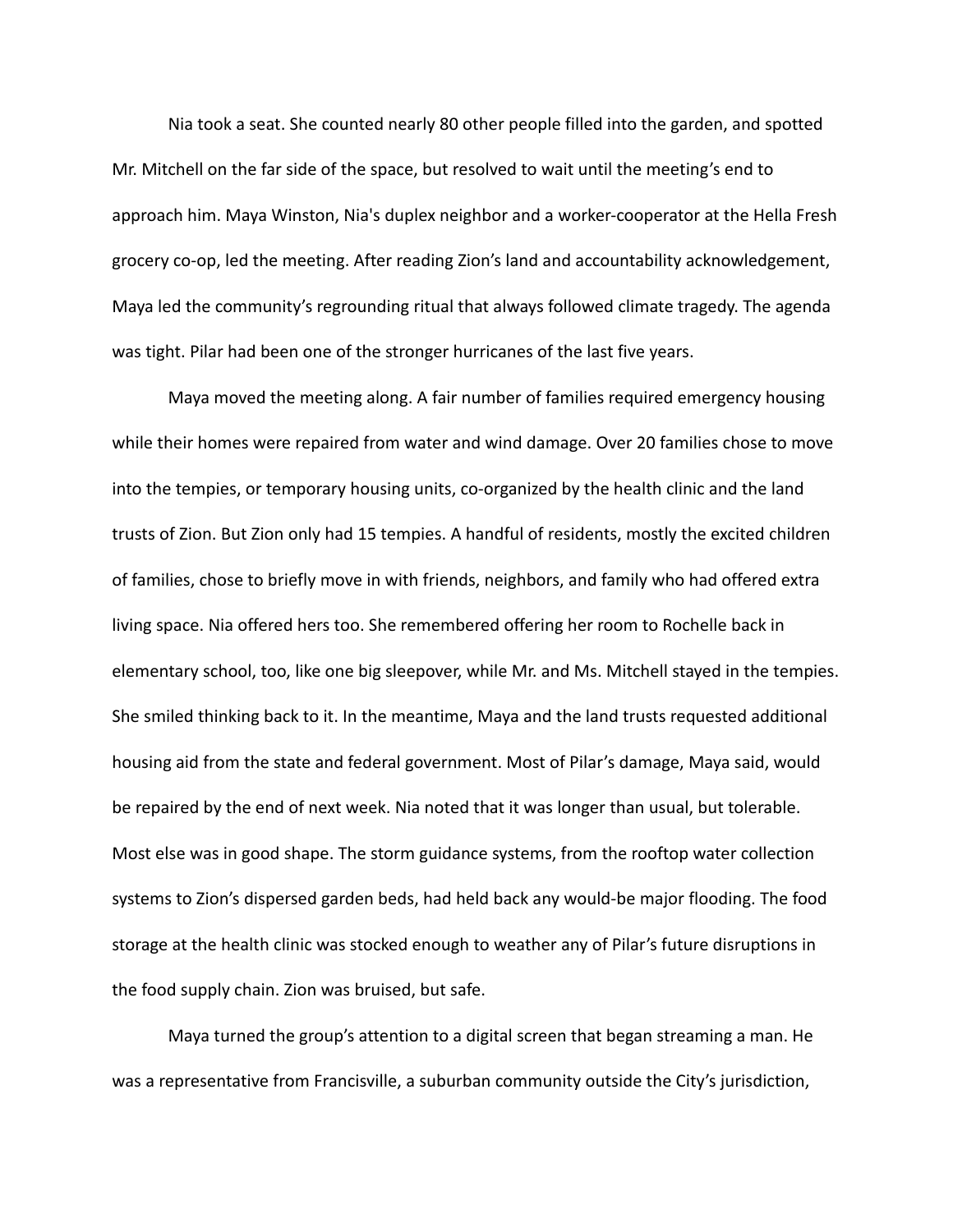formally requesting aid from Zion. Representing the newly formed Climate Resilience Office of Francisville, the representative explained that Pilar had been the straw that broke Francisville's back. The community's electricity generators, privatized during the Years of Upheaval, had suffered irreparable damage in the storm. A great deal of families were displaced and many thousands more needed assistance. Their electrical networks, removed from the Smart Grid in the 2030s amidst the then-government's push to disconnect wealthy communities from poor ones, were not equipped to receive aid. As a result, they were asking neighboring towns and the Network, which they had finally applied to join that morning, to house their needy; a long overdue attempt to grow resilience. This surprised Nia. They still needed extra housing? Did their neighbors not offer their homes, too? Maybe the stories she'd heard about Francisville actually were true.

In any case, Zion had no room in the tempies, but a few neighbors offered extra rooms in the interim. The office offered to send a team of electricians to rehabilitate the grid, but the representative politely refused. "Too many cooks in the kitchen," he said. The federal government had already sent a replacement team. Maya formally invited the representative and his neighbors to Zion's *Celebration of Life* this week, which always followed climate tragedies, where they would replant the fallen trees. The representative accepted with watering eyes. Maya reminded him to bring his neighbors. All were welcome. The meeting soon adjourned, but not until everyone joined in a closing song.

 $\sim$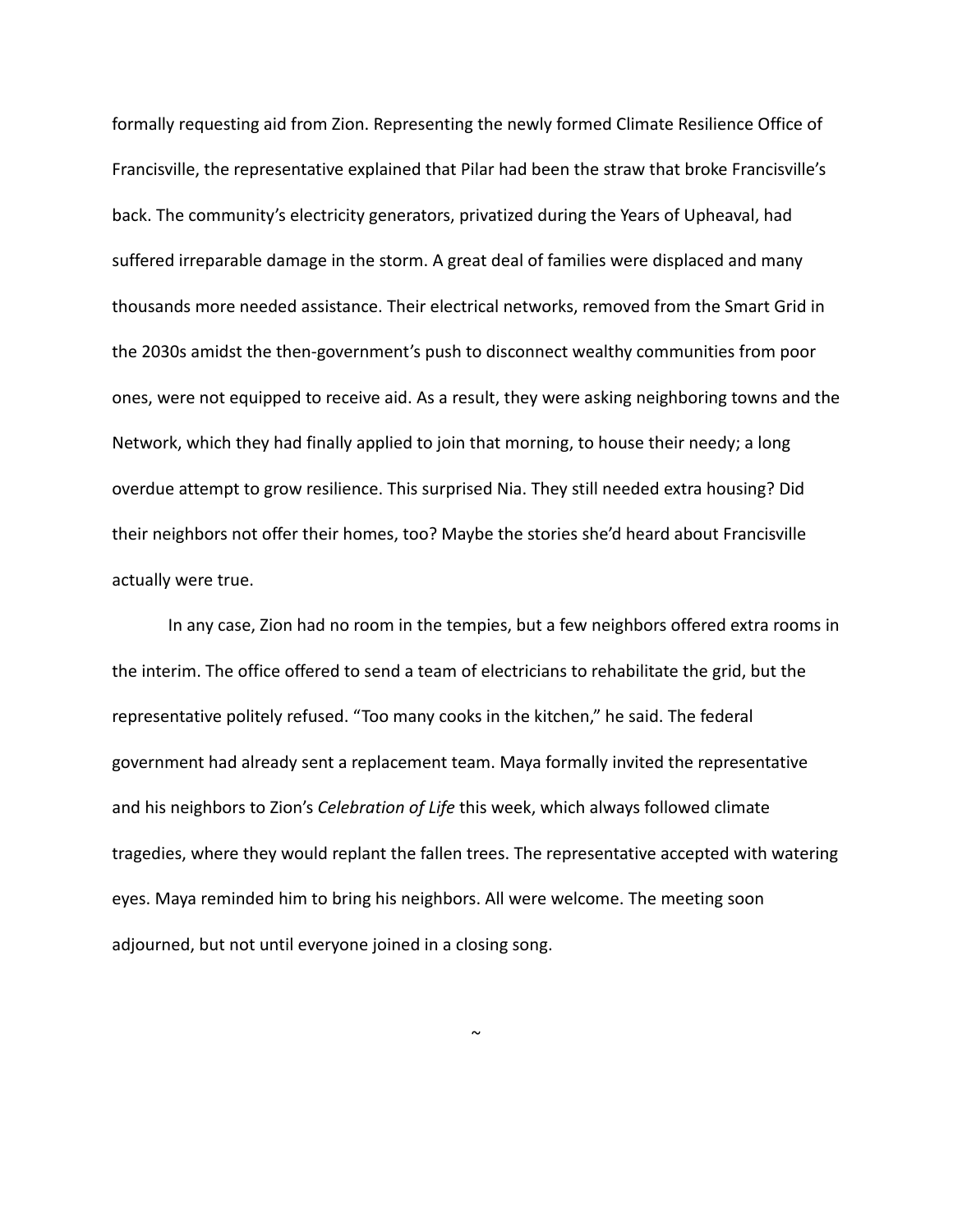#### **3:34 PM**

After the meeting ended, Nia took her bough bag and searched the carved, naturally lit rooms of the labor office, but could not find Mr. Mitchell. She searched the arbors of the garden, but could not find him. Along the painted streets of Zion, no Mr. Mitchell could be found. Then, as Nia turned the corner onto Ashton Street, she found him.

Mr. Mitchell stood in his work uniform, among several other neighbors, by the fallen limbs of Zion Ellis's Willow Tree. Nia watched as he stretched out his hand to touch the bark through the tree's whining, draping leaves. He remained there for a long moment. Then, he returned his arm to his side. Maybe this wasn't the right time, Nia thought. Should she leave? Should she approach him? Before she could decide, Mr. Mitchell turned around.

"Nia?"

His face coalesced into a smile, gentler than usual.

"Hi Mr. Mitchell," said Nia.

His eyes were moist.

"You were in Lobo's class today, weren't you? How was your first day?"

"It went well. Actually, it was great. Did Lobo talk to you?"

"Yes, they called me afterwards. Something about a spectacular student, and a project on Lifelong Learning?" he said, his grin widening.

"Lobo already told you?"

"Surely. Me and Lobo go back. Funny enough, we organized together in the New near the tail end of the Learning Movement. Oh yeah," he said at the sight of Nia's surprised eyes, "don't let Lobo undersell themself. We were in it together."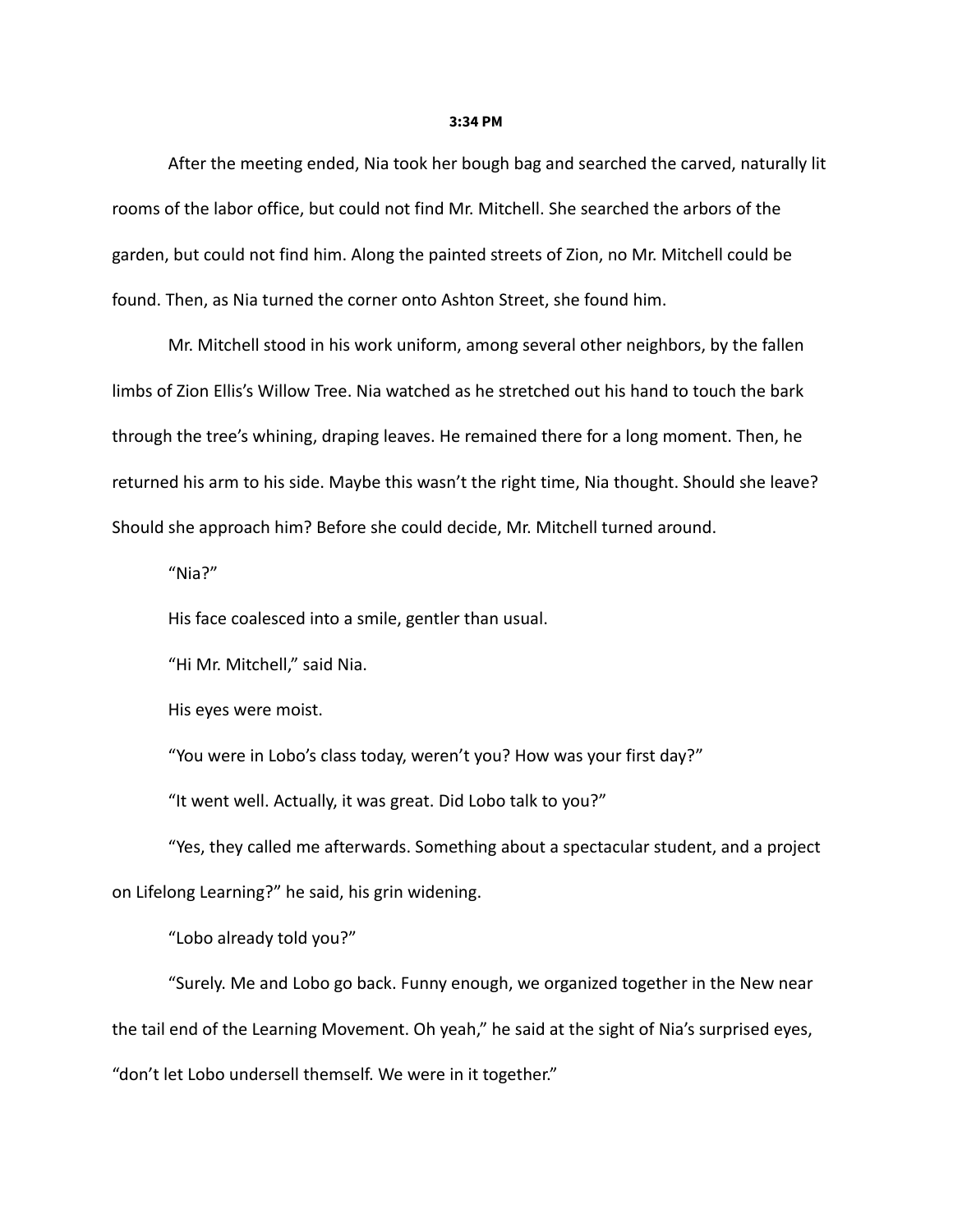"Huh," Nia said. "I wonder why they didn't mention that."

"Not really the type to talk themself up. Me neither, really. That wasn't why we did it," Mr. Mitchell said as he looked back to the Willow. "Did it for a lot of reasons, but that wasn't one of them." He looked back at Nia. "One reason we did it, though, and still do it, is so past-bearers can bear the history so consider me at your service."

Nia nodded in surprise and reverence. "Oh, Mr. Mitchell, thank you. I really appreciate that, that's so helpful."

"Of course."

The two stood there for a moment.

"So… what questions do you have?" asked Mr. Mitchell.

"Oh, is now a good time to talk about my project?"

"Well, the New's still helping with relief work across Zion, but we're mostly done with emergency response now that everyone's in tempies, so I have a few minutes. You just tell me what I can do for you and I'll make it happen."

"Oh, yeah, okay," Nia said. Somehow, she hadn't expected to talk to Mr. Mitchell just yet. "Right, well, I probably need some more time to prepare, and definitely more time to get the recording materials." Nia looked at the Willow tree pensively, then back to Mr. Mitchell. "In the meantime, I guess, what questions do you think I should be asking? If I want to better understand the history of the Lifelong Learning Movement in Zion?"

 $"Hmmm..."$ 

Nia had opened a can of worms. Mr. Mitchell's first question—"perhaps, you should ask folks what was their stake in joining the Movement?"—turned into an answer: he had spent a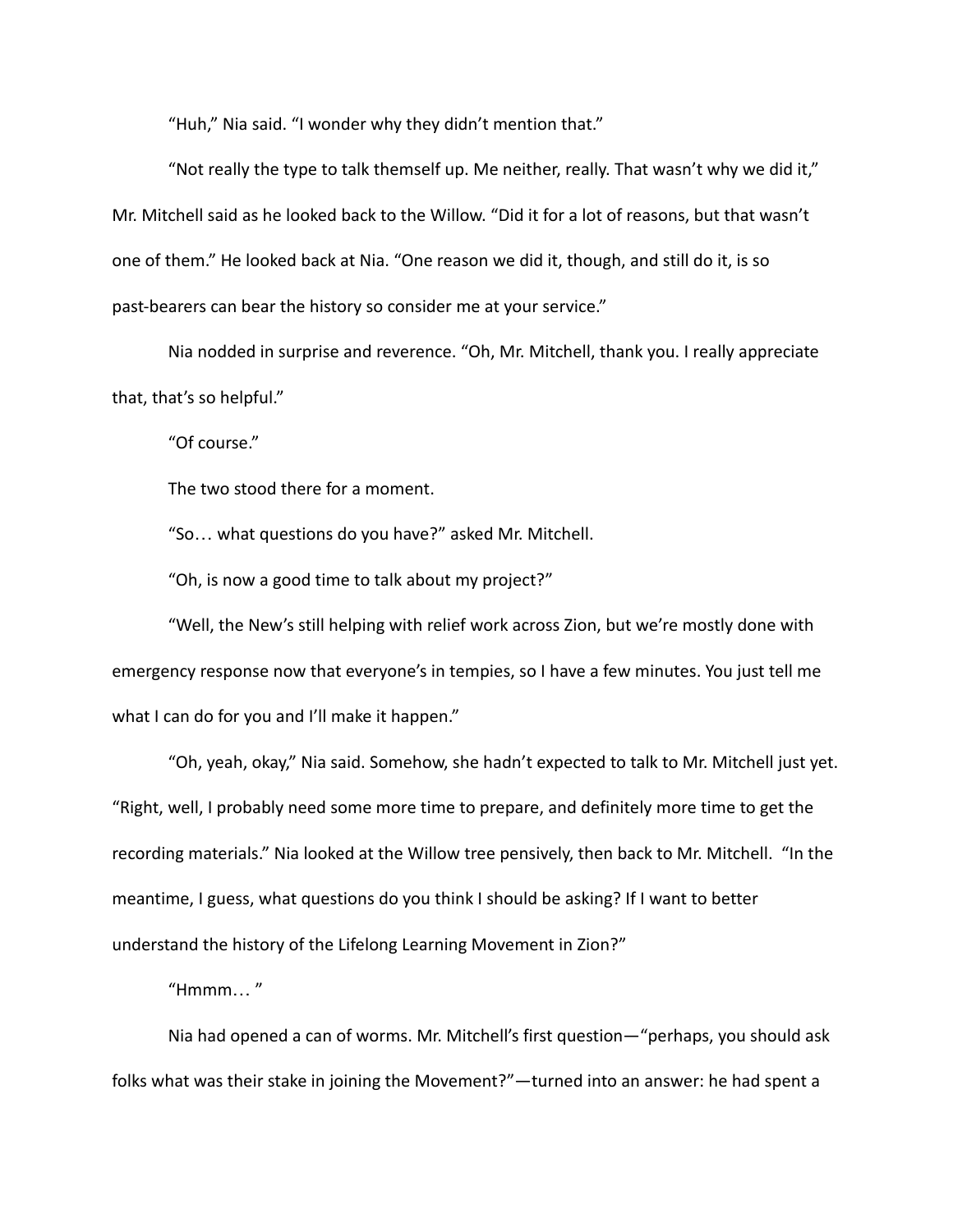few years away from Zion—well, "Clarkesville," as it was called back then—after Zion Ellis had been assassinated in 2030. Too many memories. When he moved back in with his parents, he enrolled at the New, but couldn't stand the extractive, unenjoyable, narrow-minded approach to education there. He knew he'd always have a job and a roof over his head through the Job and Home Guarantees. Life was getting less stressful. So why not make education more enjoyable?

That turned into Mr. Mitchell's second question—"you can ask what peoples' theories of change were in the Movement, cause we had a LOT, from people power to political power and everything in between"—and then his third question—"How did your philosophy of education change as you engaged with the Movement? I know mine shifted radically…—and several more, each with answers of their own.

Nia scribbled notes on her bough bag's notebooks, trying to keep up. From what Nia could remember, Mr. Mitchell and a few other students started demanding lifelong access to at-least-free, high quality education in the 2030s. The group he formed grew steadily, then exploded. They advocated for the restructuring of academic departments towards cross-disciplinary institutes at the New. They helped restructure the Board of Trustees into the Council of Cooperators to represent students, faculty, and the community. They started blurring the lines between students, teachers, and staff—everyone was a student of life, he said, and a teacher too. Everyone had something to contribute. Then other students across the country took it and made it their own, adding to it, nuancing it, strengthening it, *growing resilience*. And that was pivotal. Things changed once folks started recognizing education as a crucial aspect of *growing resilience*. Education became one of *the* nodes for society-wide networks of justice and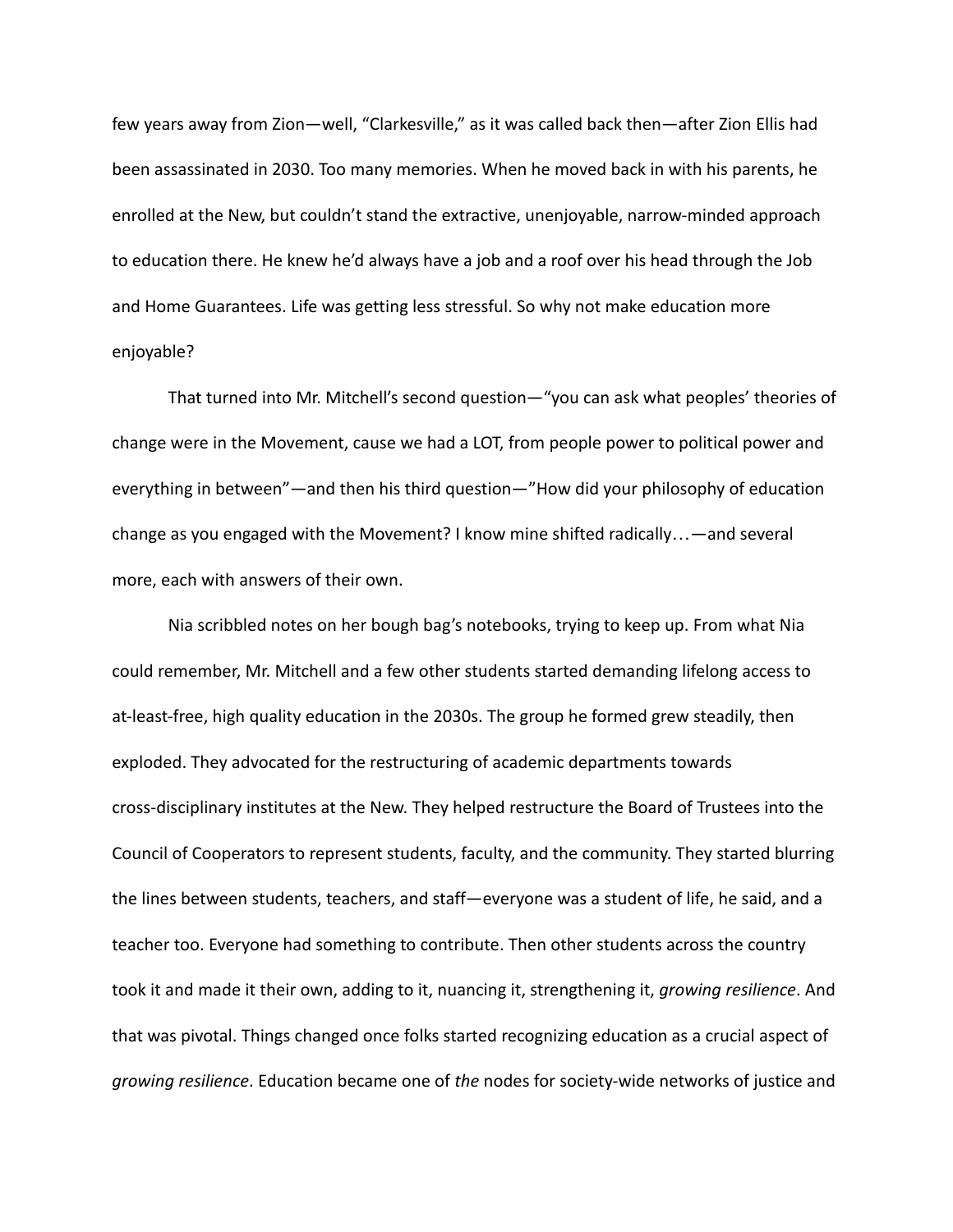care. Expanding beyond democratized classrooms and administrations, Lifelong Learning organizers began calling for community control of schools. Teachers and students collaborated with labor officials to design healthier landscapes. Parents collaborated to train youth in the generational wisdoms of transformative justice. A new generation of leaders emerged, armed with the tools and knowledge to steward a climate that worked for everyone, intent on ending the extractive systems of white supremacy, capitalism, and patriarchy that had created the climate crisis, ready to make lives of learning, unlearning, and relearning as they grew resilience. The Lifelong Learning Movement had taken full form. Nia was familiar with many of these changes, but didn't realize just how different it had been.

She had heard that grades used to be a thing. That much she knew. And, of course, the horror stories of student debt. But not being able to take time off school without losing financial aid? Classes not beginning with students' setting their community agreements? This was shocking. How could they ever feel invested in a space that they hadn't helped shape? Teachers never asking their students to help create their learnings? Why would students ever care about what they learned? Probably most shocking of all, though, was that students didn't get paid to go to school and went into debt for such a non-fulfilling experience. Nia could hardly believe it.

As she walked back home, having thanked Mr. Mitchell profusely for his knowledge once he was called back to work, Nia's thoughts churned. Her documentary lived vividly in her mind. A panning shot here. A still shot there. The morning sun striking the skyline of New University... This would be powerful. Yes, she thought. This was powerful. She meant to ride the energy of her feet another few blocks to her home, diving deep into her documentary on her return. But when she walked by the Labor Office again, she felt an unknown urge to pause. She paused.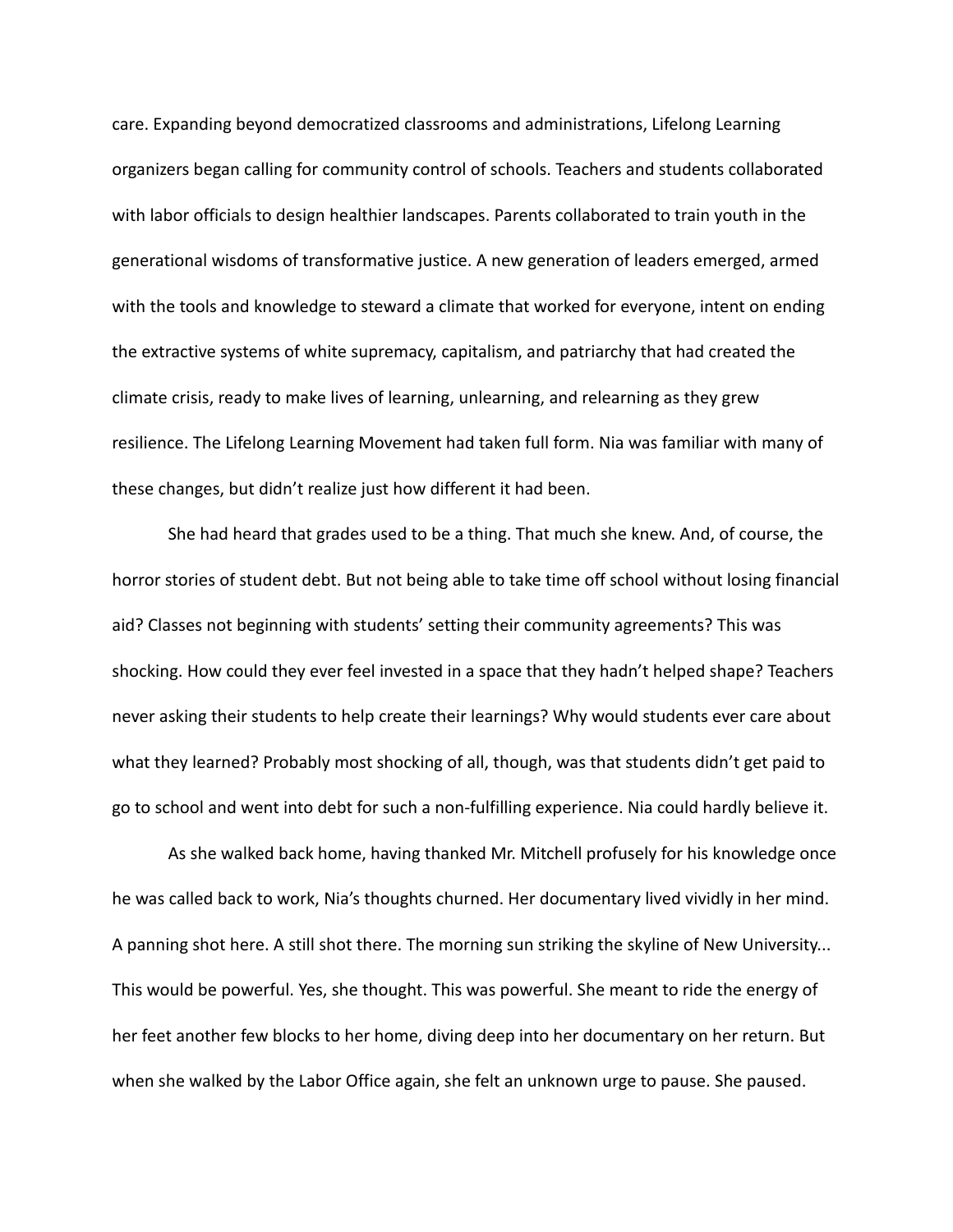Staring at the Office's front doors, memories of the building's sewing room suddenly rushed into her mind. She remembered the week that passed, sewing her bough bag together there. She remembered the resilient hemp fibers she'd chosen, the afternoon she spent journaling to decide. She remembered the threads she stitched into that tough hemp canvas, the advice she sought from Rochelle and Ms. Martina. She remembered the intimacy of that final stitch she'd hand sewed, the embrace of her parents once she finished. The bag was as much hers as it was Rochelle's, and Ms. Martina's, and her parents; the fabric and thread, of Zion. *Lifelong learning*, Nia thought as she raced back home, somehow even more excited than when she'd paused.

Nia rushed into her apartment and dove into a visioning fervor for her documentary. She found herself atop her duplex's 'second street,' or the rooftop pathways that connected rowhomes and gardens. The hours passed like minutes and Nia was surprised to see a darkening ground. The sunlight was fading. She traveled to her bough bag, which she'd sat down far from arm's reach, to check her phone. It was much later than expected.

#### **Night**

#### **8:30 PM**

Goodness! Nia had not been so immersed in a project since her Junior year film fest documentary. As she looked at the time, Nia remembered that Rochelle was supposed to have come over by then. Yet, Rochelle had not texted her.

Nia walked to the second streets' railing to gaze towards the Mitchell's house on the other side of Blockson Street. The living room lights were on. Weird, since Monday nights were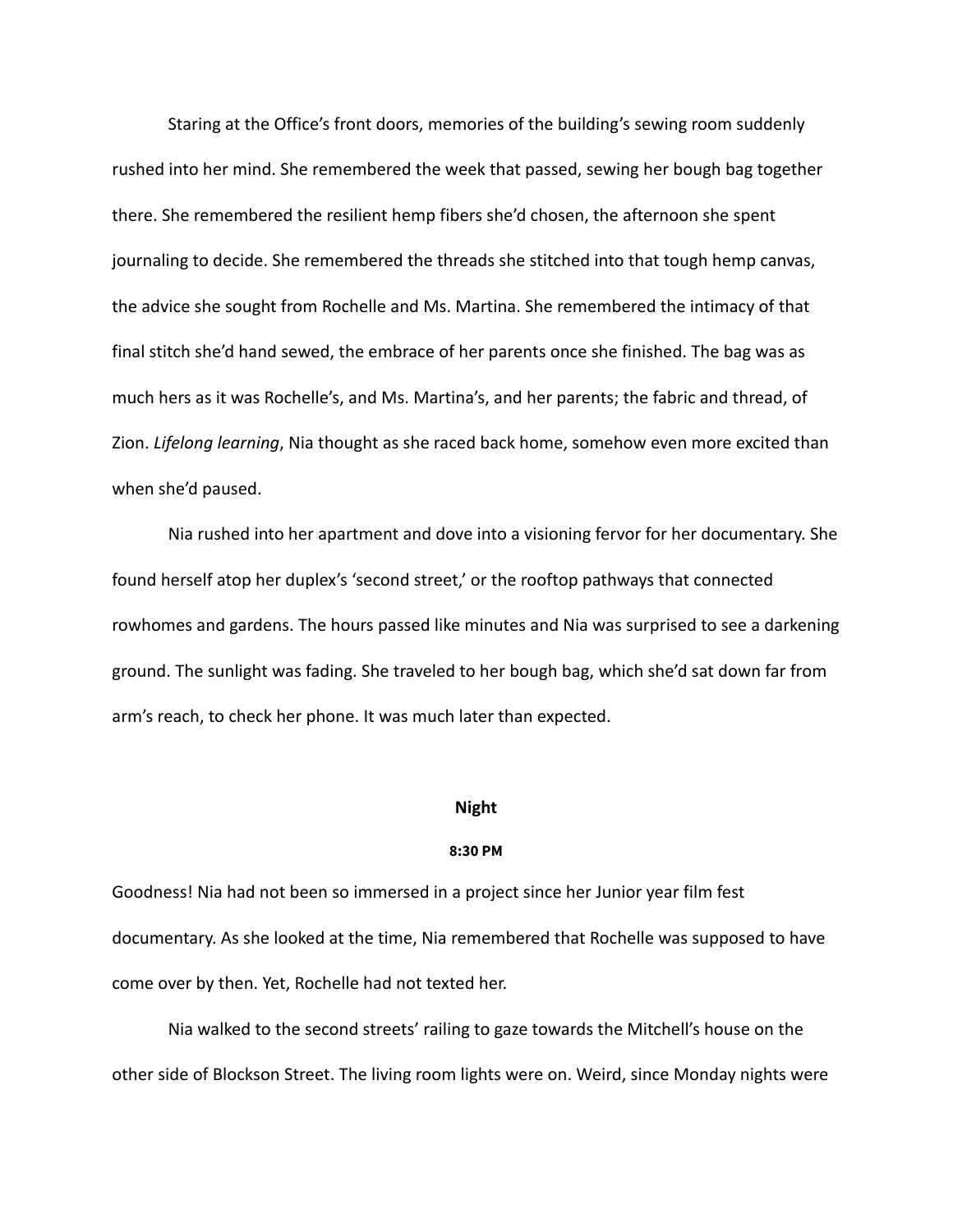becoming low-lit nights in the City to reduce light pollution, a result of recent work by youth organizers in the area. Rochelle knew that. All of Zion knew that.

Nia's gaze shifted to Zion Ellis's mural on Blockson Street. From her second street, Nia could see the dozens of other street murals and sculptures throughout Zion, but the Zion Ellis mural on Blockson secured her attention. Dusk dimmed his figure, but his amber eyes shone under the last glimmers of sunlight. Galvanizing. Nia recalled Mr. Mitchell running his hands along the bark of Zion's Willow Tree, the tears in his eyes… and then it hit her. Zion had *hurt* so she could be here tonight, geeking over Lifelong Learning. People had killed him. She'd heard that her whole life. Mom had reminded her of it a million times. Mr. Mitchell said it less, but enough. Yet, tonight it resonated with Nia in a way it hadn't before. Zion Ellis had a mom, too, and some kind, maybe annoying, neighbors, and artsy, sometimes late, friends, and projects that excited him, plants he tended to, people he loved, people that loved him back, reasons for staying in bed past his alarm, dreams of a Just Transition… and he was killed. Lifelong learning? What's lifelong learning when your life is cut short?

### *\*\*squeak!!\*\**

The distinct squeak of the Mitchells' door interrupted Nia. She turned to see Rochelle close the door behind themself and make their way to Nia's duplex, their home now dim in the low-lit night. Normally, Nia would yell Rochelle's name, but for some reason, as Rochelle moseyed over to Nia's front door, no words came. Then, Rochelle knocked on the duplex door and looked up to the second street.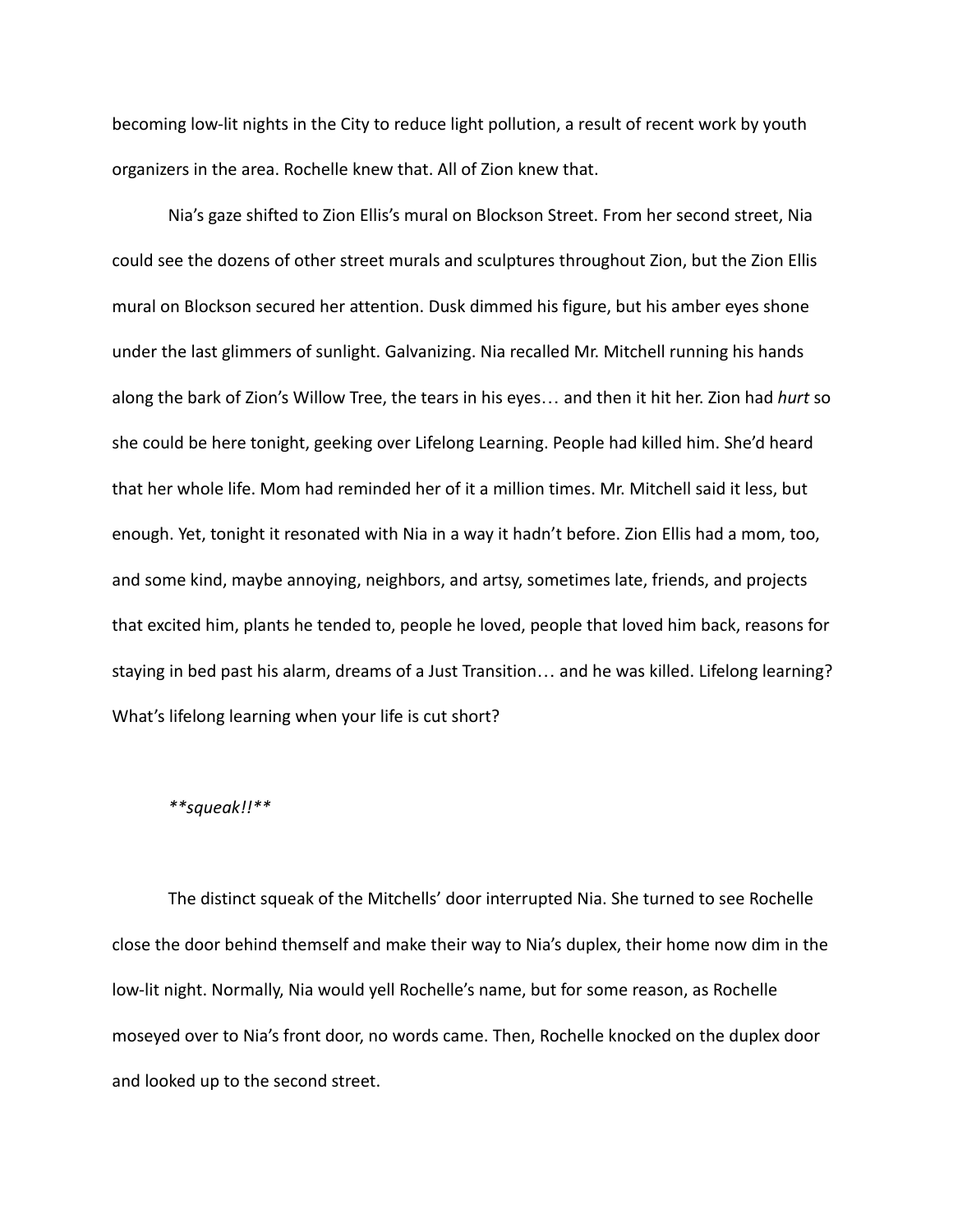"Nia? Is that you?"

"Yeah, um, sorry, I— well, just come on up here, it's open."

Rochelle squinted their eyes.

"You good?"

"Yeah, I just—well, not exactly. Just come on up."

Rochelle nodded their head and disappeared into the door as Nia looked up to the night

sky, the globs of the Milky Way leaking through it. How much more of the night sky might her

children see? And their children? What might lifelong learning mean to them?

"Yo."

Nia returned to Earth. Rochelle stood at the roof door.

"Hey."

Rochelle ambled to the railing.

"What's up?" asked Rochelle.

"Just thinking, you know, about Zion Ellis and everything."

"You would be," said Rochelle with a small smile.

"Do you not?" said Nia, surprising herself with a chuckle.

Rochelle glanced at their dimly-lit home, then up to the dilating stars.

"No. I do, but it's different from how I imagine it is for you."

"What do you mean it's different?"

"It just is," Rochelle said.

"That's not an answer."

"It's close enough," said Rochelle.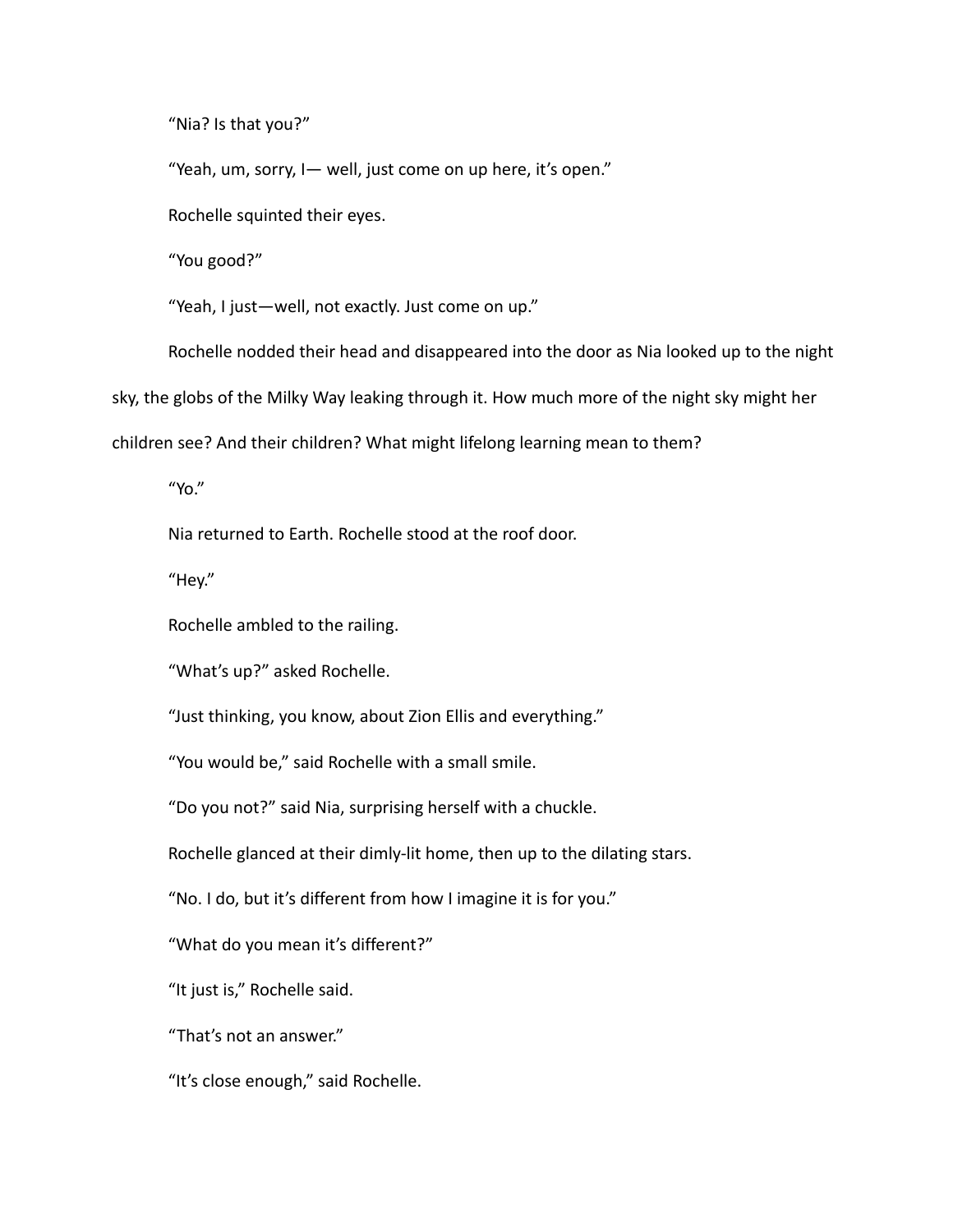Nia looked at Rochelle, who kept their gaze towards the sky, and then returned to Zion Ellis.

"Sometimes," Rochelle circled back, "it sounds like there's a voice out there whispering to me, calling me away from here to go somewhere. I've never known where. I've never known why. But it's been there forever and still, for some reason, listening to it's been hard. Like there's all this noise around me muffling it all this time."

Nia turned to Rochelle again. She hadn't heard her friend talk like that in a while. "Did

you talk to your dad or something?"

Rochelle nodded their head.

"How'd it go?"

"Better than I expected. Told him about New Orleans and the deadline. He was pretty accepting, I guess."

"Nice," said Nia.

"Why are you smiling?"

"You know why I'm smiling."

Rochelle rolled their eyes.

"Yeah, yeah, okay. You told me so."

"Your words, not mine," said Nia.

The two laughed; Nia, like she'd been holding it in a while; Rochelle, like they'd

remembered an old friend.

"It wasn't like he was raving about it, though," said Rochelle. "He was surprised when I told him. He tried hiding it, but I saw the surprise."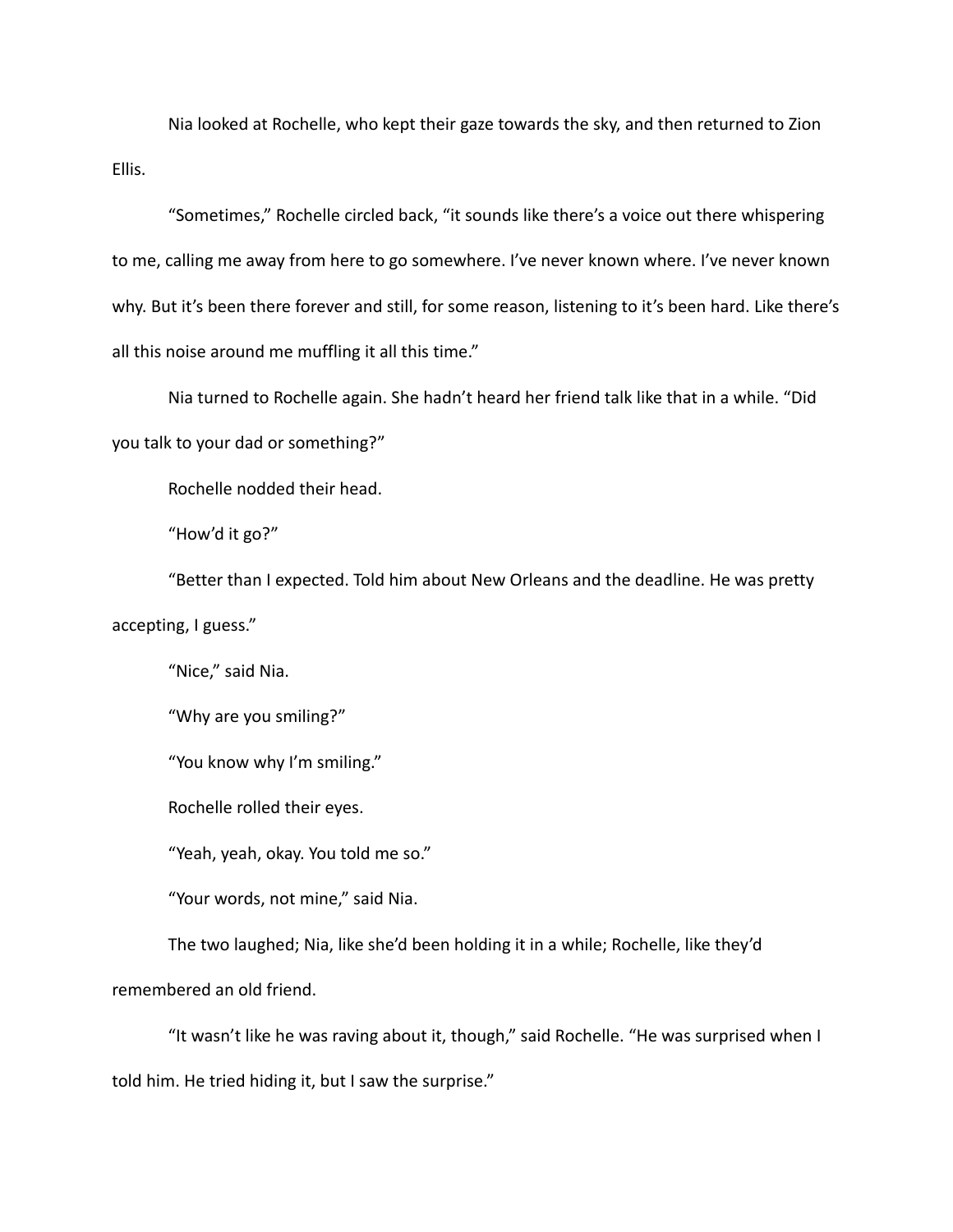"He loves you, Rochelle, you know that."

"Yeah, I know," said Rochelle. "He just always wanted me to stay. He never said it out loud, you know. It was the asking what I'd want to learn at the New, or the talking about Zion all the time. Little things, you know. Maybe that's why listening to that voice was hard. I mean, he definitely didn't mean to make me feel like that, but I just…" Rochelle trailed off into the night sky. "Yeah, he definitely didn't mean to make me feel like that, but that's just how the snowglobe settles, you know."

"Just how the snowglobe settles," agreed Nia.

The two shared another silence.

"Oh it gets settled, alright," said Rochelle.

"All snug up in there," Nia said with a grin.

The two shared another laugh, then slowly settled into their view of the darkening city, the skyline now approaching a cosmic haze that daytime would never know. Far off shadows of neighbors on second streets commingled with the night. The occasional outbursts of distant glee filled the warm air. To think that Pilar had swept through this land the night before, Nia thought.

"I wonder what our kids'll make of this world," said Nia. "Our parents made off well-enough, the *Great* Generation. Seems like we're doing well enough so far. But our kids… reminds me of something my grandma would always say. One day, she'd say, I'd speak truths in Creole that her generation had to piece together in Pidgin. I wonder what our kids' Creole will be, and what Pidgin pieces we're puzzling over today."

"Yeah," said Rochelle, "my dad says that sometimes, too."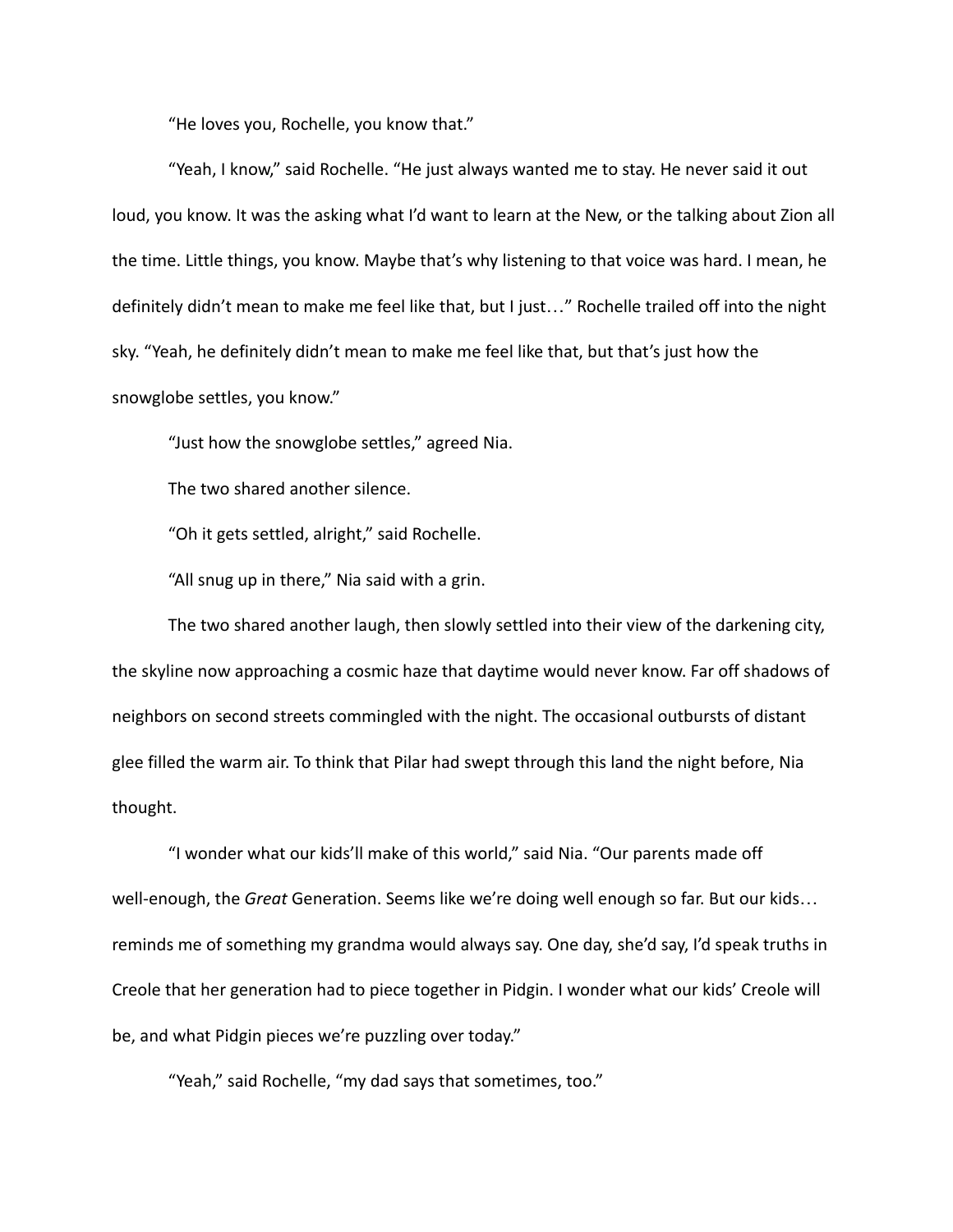"Really?" asked Nia.

"Yep."

"Huh. I wonder where that comes from."

"Yeah," agreed Rochelle. "What you were saying about those puzzle pieces, I think about that sometimes, but not too much. The way I see it, alls we can do is breathe; breathe as ourselves and let others breathe as themselves. But that's just how I see it."

"Yeah," said Nia. "I still wonder, though."

The two shared another silence, then Rochelle turned to Nia.

"What was on your mind earlier?"

"Oh, I was thinking about Zion Ellis and all the other folks who put their bodies on the line for, you know, this." Nia said, motioning to the community around her.

"Yeah?"

"Yeah. It was just… it was a lot. I talked to your dad today for my project on learning, and just hearing all those stories, I don't think I appreciated them. In a weird way, that almost makes me happy? Like, the world they envisioned was one where we wouldn't have to worry over everything they worried about. And we don't, really. So, I guess that I'm grateful. Grateful for the work they put in, the sacrifices they made, you know. So, I'm happy, but not exactly. They played their part and they played it well. We'll play our part, too, and the thread continues. Whether that's lifelong learning movements or whatever. We owe it to the people that came before us, and ourselves, and everyone after us to play our part. So, yeah. It was a lot."

Silence followed Nia. The chirping of crickets filled the air alongside the occasional burst of distant laughter.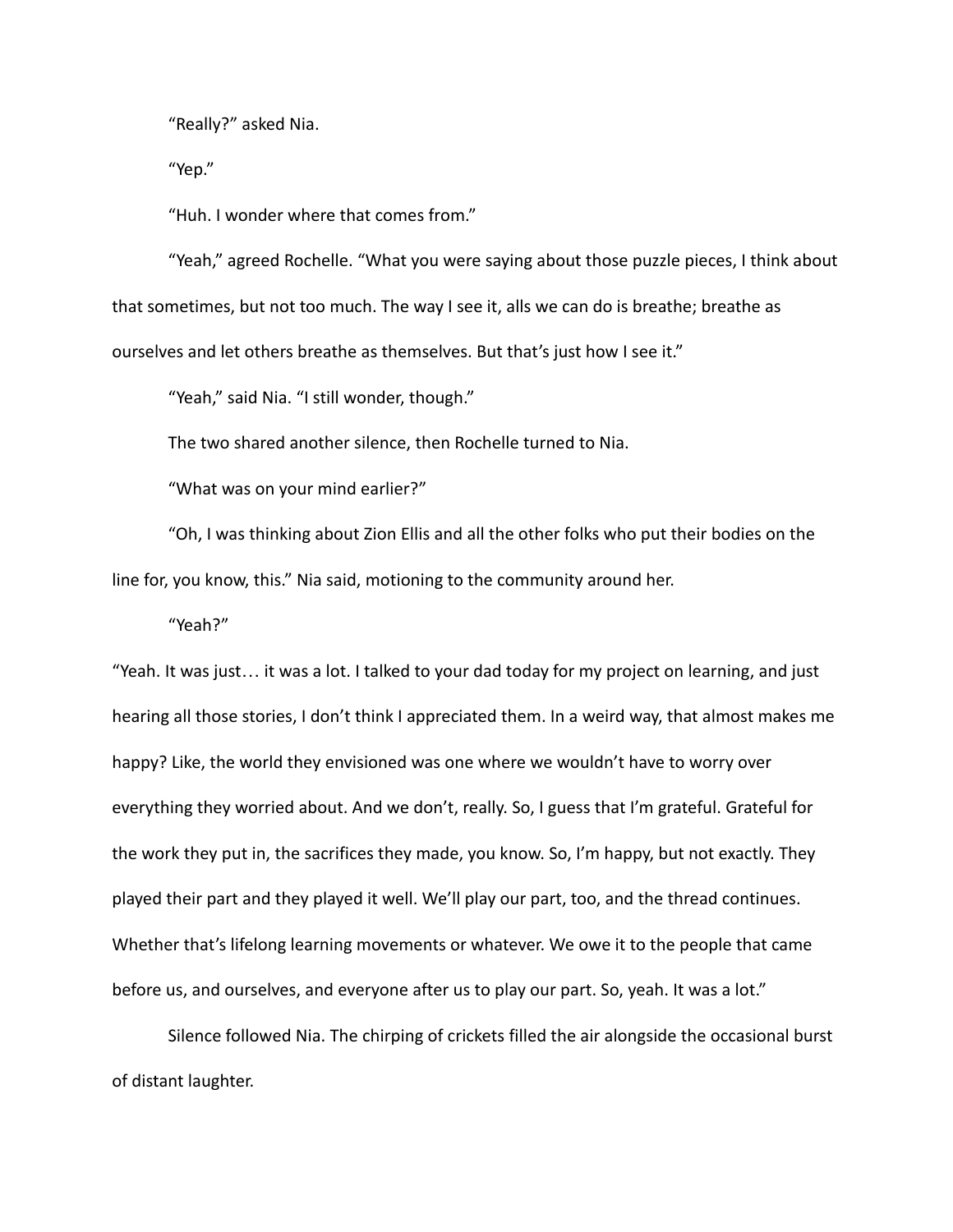"Mmm," said Rochelle. "That is a lot."

"Yeah."

Rochelle checked on Nia out of the corner of their eye, smiled, then returned to the sky.

"Definitely sounds like something worth *never* leaving Zion for," said Rochelle.

"Shut up," laughed Nia.

"Yeah, alright, maybe not that. But really, I feel that."

*Lifelong learning*, Nia thought to herself under the burgeoning shine of the cosmos.

"Yeah?" asked Nia.

"Yeah," replied Rochelle.

*Lifelong learning*.

Nia remained on the second street for a while reflecting on the days to come, even after Rochelle left. Eventually, she made her way back to the duplex, down the hallway, and into her room. She went to hang her bough bag, but her tired hands missed the hanger. Her bag fell to the ground. She tried catching the bag, but only made matters worse. Onto her floor spilled three pencils, two notebooks, a fork, a phone, a mason jar, a tupperware box, and a journal with a loud thud and some clangs.

 $\sim$ 

The error woke Nia's eyes. She hoped it hadn't woken her parents'. As she leaned down to collect her items, though, she caught herself smiling. The scattered items sprawled out of the mouth of the bag, forming what resembled an outgrowth of branches from the trunk of her